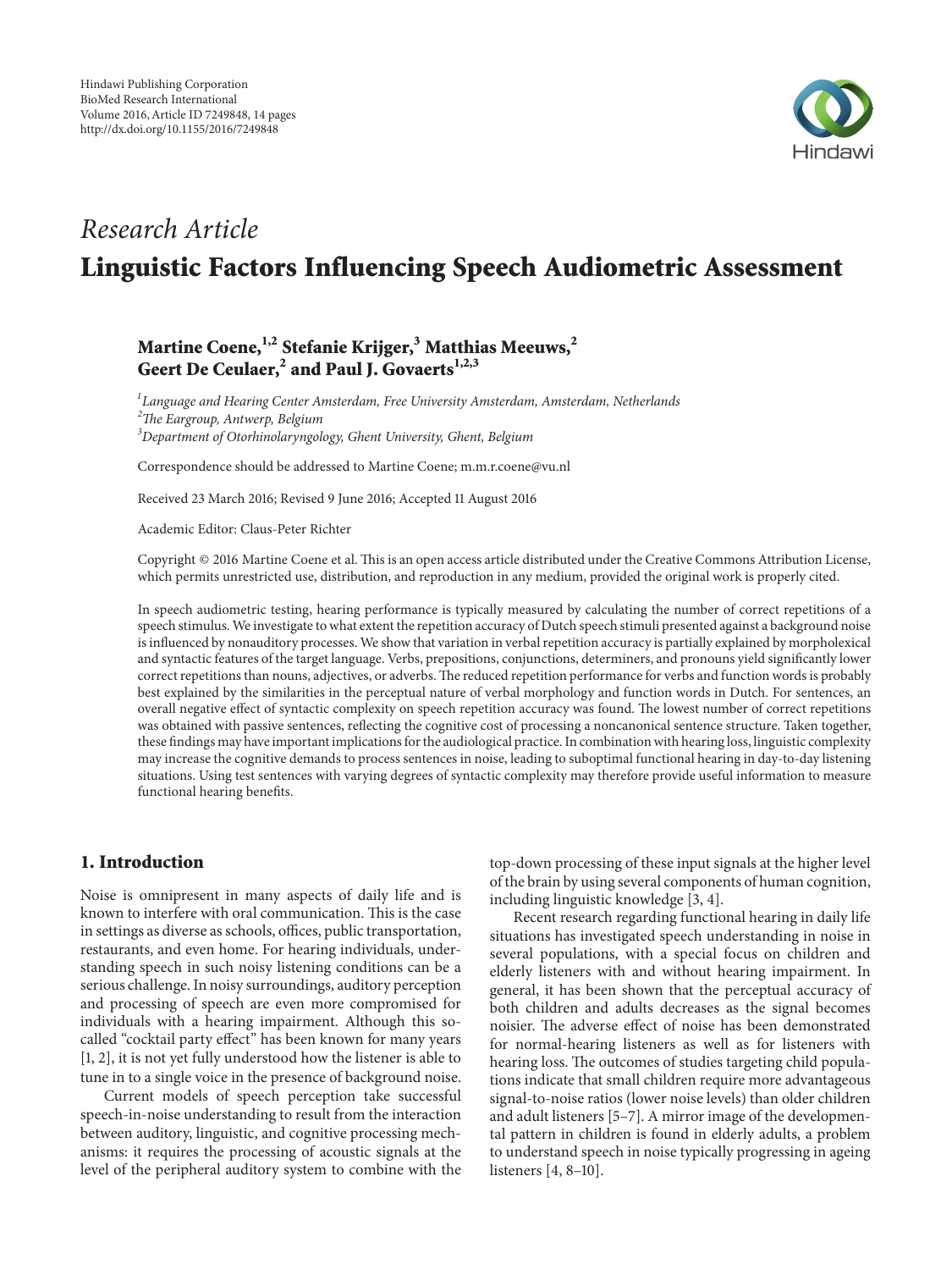# **2. Linguistic Cues to Speech Understanding**

For both populations, a variety of factors are claimed to contribute to speech-in-noise understanding. Age, noise level, and cognitive performance of the listener all interact with hearing loss. As such, age-related perception difficulties have been related to a decline in cognitive abilities that play a critical role in speech processing in general, including (verbal) working memory and inhibitory control [11–13].

For a few decades already it has been clear that the speech signal itself may also have an important contribution to word and sentence understanding accuracy. When a speech sound in a sentence is deleted and replaced by a noise such as a cough, many listeners are able to restore this portion of missed information. This "auditory induction" ability has been considered a special linguistic application of a general ability to perform phonemic restoration of interrupted signals [14]. Several researchers have also focused on particular features of the linguistic system itself. At the phonosyntactic level, for instance, it has been shown that the articulation of vowels is highly influenced by the consonants by which these vowels are preceded or followed. If for whatever reason listeners have missed part of the incoming message, it may be recovered thanks to information coming from such coarticulation effects [15]. In addition, it has been shown that perception of auditory information is interacting with lexical knowledge as well: when auditory information is ambiguous, listeners have the tendency to make phonetic categorizations that lead to words rather than nonwords ("Ganong effect" [16]), a principle which is the driving force even behind erroneous phonemic replacements in speech audiometric assessment [17].

Some studies have focused more particularly on morphosyntactic features of the linguistic system of the target language [18, 19]. Syntactic complexity and presentation rate of the linguistic message play an important role in sentence understanding, with less accurate performance being associated with syntactically more complex sentences. The effect increases with an increasing speech rate, in the presence of hearing loss and age-related cognitive decline [20]. Further syntactic analysis shows that perception in noise becomes more difficult in sentences with a noncanonical word order and in sentences with complex verb argument structures [21, 22]. Furthermore, speech perception seems to be sensitive to the degree of syntactic complexity of the message. Centerembedded Subject Relative clauses ("the cat that chased the dog meowed"), for instance, yield better sentence repetition scores than sentences with higher syntactic complexity such as center-embedded Object Relative clauses ("the cat that the dog chased meowed") [20, 23].

#### **3. Aim and Research Questions**

Building on insights from the literature, it becomes clear that both stimulus- and knowledge-driven processes are highly involved in speech understanding in noise [24, 25]. The exact contribution of auditory and linguistic processes is, however, still under discussion. The present study aims to increase our knowledge with respect to the role of syntactic

features in speech-in-noise understanding. More particularly, we investigate how word identification accuracy in noise is influenced by lexical constraints such as the part of speech of the target word, on the one hand, and by syntactic constraints such as the structural complexity of the utterance serving as a natural linguistic context by which this word is surrounded, on the other hand. In addition, we examine the contribution of syntactic structure to the listening effort of the listener by measuring his/her reaction times in responding.

By analyzing verbal repetition scores in adult listeners for words that belong to different parts of speech and that are embedded in utterances with varying syntactic complexity and length, we will be able to better understand an important part of the nonauditory processes involved in speech understanding in noise. In what follows, we will try to answer the following research questions:

- (1) Is verbal repetition accuracy influenced by the syntactic structure of the carrier sentence, the part of speech of the target word, the length of the carrier sentence, or a combination of these linguistic factors?
- (2) Is listening effort determined by the syntactic complexity and/or the length of the sentence stimulus?

The answer to these questions will have immediate implications for the audiological practice. Standard speech audiometric test batteries make use of short meaningful sentences that are presented at a given intensity to determine the patient's hearing performance. If sentence materials are used for audiological testing, they need to be balanced in such a way that linguistic complexity contributes as little as possible to the variation in speech audiometric outcomes. If on the other hand no such effect is found, linguistic complexity can be safely "ignored" as a potential confounding factor for this type of audiometric testing.

In the remaining part of the article, we will first try to operationalize the concept of linguistic complexity in a relatively objective way and discuss some psycholinguistic evidence in favor of the role of syntactic and morpholexical cues to speech understanding (Sections 4 and 5). In Section 6 we will present in more detail the development of the test materials and the proposed analyses. Finally in Sections 7 and 8 we will present the results of these analyses and discuss the potential implications for the clinical practice. The general conclusions can be found in Section 9.

# **4. Syntactic Complexity, Cognitive Load, and Speech Understanding**

In (psycho)linguistic research, the construct of linguistic complexity has received a good deal of scholarly attention. Although the concept is often used as an index of language proficiency in second language learners, it is generally defined rather sloppily as "the range of forms that surface in language production and the degree of sophistication of such forms" [26]. Similarly, syntactic complexity has been related to the degree of cognitive effort required to produce or interpret particular utterances. Here, syntactic complexity is taken to be "for some reason more difficult, more complex, less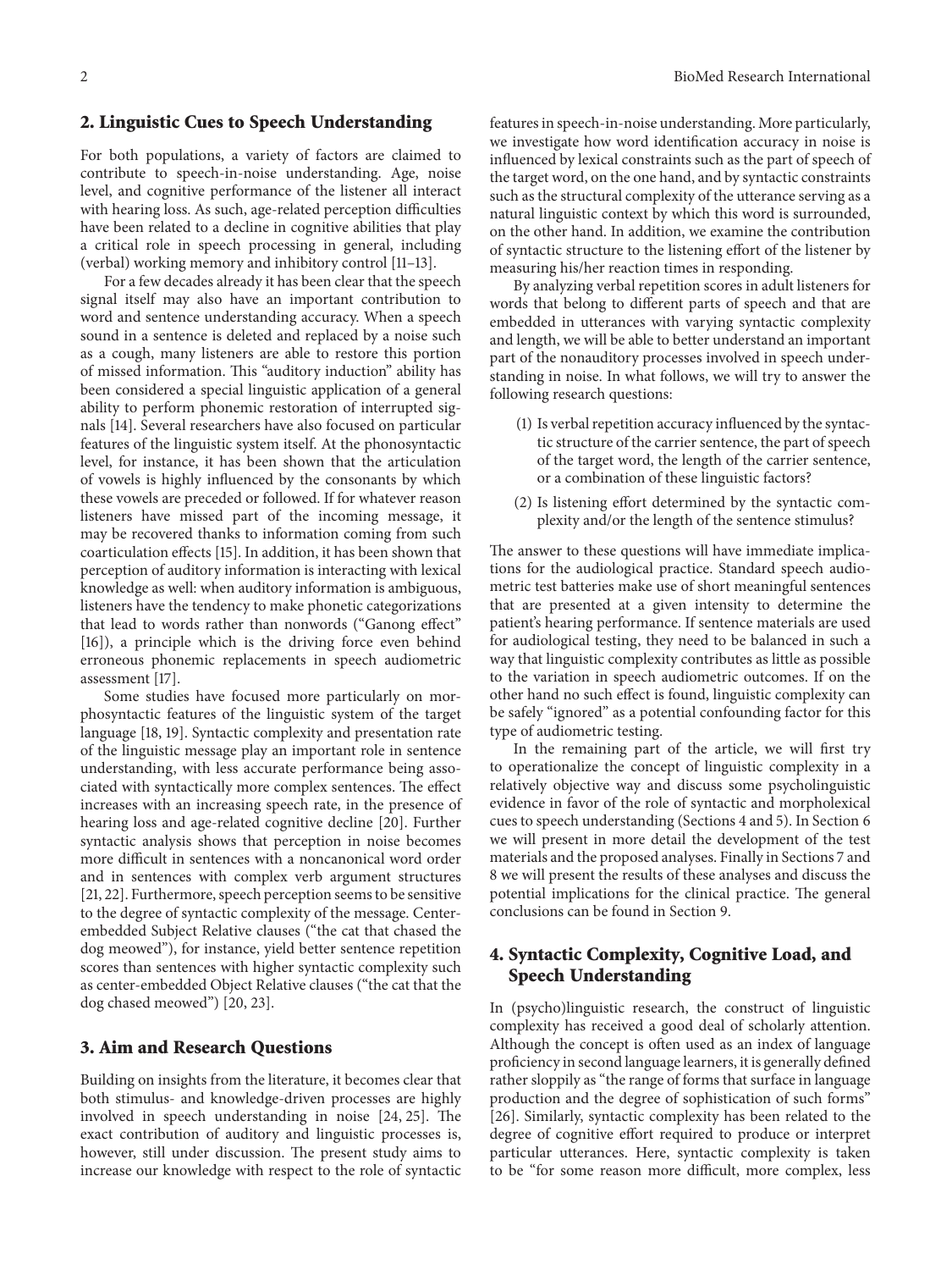entrenched, less frequent, less accessible or in any way cognitively more complex" [27].

More recently, several attempts have been made to operationalize this concept in an objective way [28–31]. Various measures have been proposed, ranging from using pure length (as in the number of syllables, words, or intonation units) of an utterance as a proxy for syntactic complexity to fully fledged in-depth analyses of syntactic tree structures [31]. Although the first approach has the advantage of being readily available, involving no additional structural analysis, it has been shown at many occasions that increased sentence length does not necessarily go hand in hand with increased syntactic complexity. As a matter of fact, the use of utterance length as a measure of linguistic complexity was challenged already a few decades ago, especially by generative approaches to syntax: "it is interesting to note that it is apparently not the length in words of the object that determines the naturalness of the transformation but, rather, in some sense, its complexity. Thus 'They brought all the leaders of the riot in' seems more natural than 'They brought the man I saw in'. The latter, though shorter, is more complex" [32, page 477].

Current linguistic research generally agrees upon the fact that utterances with the same number of words or syllables may differ in linguistic complexity resulting from underlying differences in the hierarchical nature of syntactic structure of its constituents. Within a formal framework, the richly articulated internal syntactic structure is captured by using a set of descriptive tools allowing a schematic representation of structural units by means of syntactic trees (see, e.g., [33]). Elementary trees of individual vocabulary items of a language may combine into phrases and sentences; that is, more complex structures are generated by combining syntactic building blocks in well-defined ways, forming so-called simple "canonical" sentences exhibiting the base word order for the particular language in question. Under particular conditions, it is possible to move one or more elements out of their base position into a designated position in the syntactic tree, deriving a sentence with a word order that is different from the canonical one.

Within such a framework, larger syntactic units are represented as nodes in the syntactic tree. Representing linguistic complexity by means of nodes within trees is not merely a formal construct that may be used to describe syntactic variation within a given language in a more systematic way. The way in which the syntactic tree is derived is taken to reflect a psychological entry to syntax, as the different operations underlying syntactic tree formation are representing the functioning of the human parser itself. Current formal syntactic theories are built around a minimalist principle [34] by which syntactic representations should be pure and simple, stripped of all features that are not relevant to the cognitive systems they provide input for. Similarly, syntactic derivations are considered to be subject to principles of economy involving the shortest possible route and the fewest possible steps [35].

Under such a view, linguistically complex structures are cognitively more demanding than their less complex counterparts. One way to quantify syntactic complexity is by counting the number of nodes by which a particular

phrase or sentence is dominated, where more nodes indicate a higher degree of formal complexity [29, 36]. The number of syntactic nodes may be taken to reflect part of the computational resources required by the human brain to structure a sequence of words. Roll et al. [31] show that the total number of syntactic nodes in a sentence is a very robust measure of syntactic complexity that is able to account for differences in disfluency of spontaneous speech.

But most often processing difficulties are thought to be proportional to the cognitive cost that comes with syntactic movement [37]. Against this background, it follows rather naturally that utterances which contain a constituent that has been moved out of its base position will show a decreased processing accuracy as compared to utterances with a canonical word order. In order to process a new sentence, the listener needs to activate the syntactic structure; this requires sufficient memory resources. This memory constraint may explain why sentences with a canonical word order are relatively easy to process: for syntactic constituents that appear in their basic sentence-initial position, no memory load is associated with keeping in mind the expectation of them potentially occurring later on in the sentence [36, 38].

Under such a view, passive clauses—that is, structures in which the semantic theme argument (i.e., the participant of a situation upon whom an action is carried out) of the verb occupies the sentence-initial position—will be syntactically more complex than active ones due to a greater cognitive cost for maintaining the possibility of an agent argument (i.e., the participant that carries out the action in a situation) appearing in the clause until encountered after the verb. Compare in this respect (1a-b) from Dutch:

(1)

(a) *Die hond bijt de man* (active).

That  $\log_{\rm AGENT}$  bites the man<sub>THEME</sub>.

(b) *De man wordt gebeten (door die hond)* (passive). The man $_{\text{THEME}}$  is bitten (by that dog  $_{\text{AGENT}}$ ).

Passive clauses such as (1b) are thought to be derived from the underlying canonical sentence of the type Subject<sub>AGENT</sub> Verb Object $_{\text{THEME}}$  by moving the theme into the sentenceinitial position, inserting an appropriate auxiliary (Du. *worden*) in front of the past participle and an optional *by*-phrase, the latter referring to the agent of the action expressed by the main verb.

The principle that cognitive costs are proportionally related to the complexity of syntactic movement has been invoked to explain more fine-grained differences in sentence processing between structures that are characterized by movement. As movement has a cognitive cost proportional to the length of the path, longer distance movements are taken to require additional computational resources resulting in reduced interpretation accuracy and longer reaction times [39].

This "shortest-movement" principle has been studied in more detail in the context of relative clauses exhibiting subject-extraction versus object-extraction: in spite of having the same length in words, movement of the relativized noun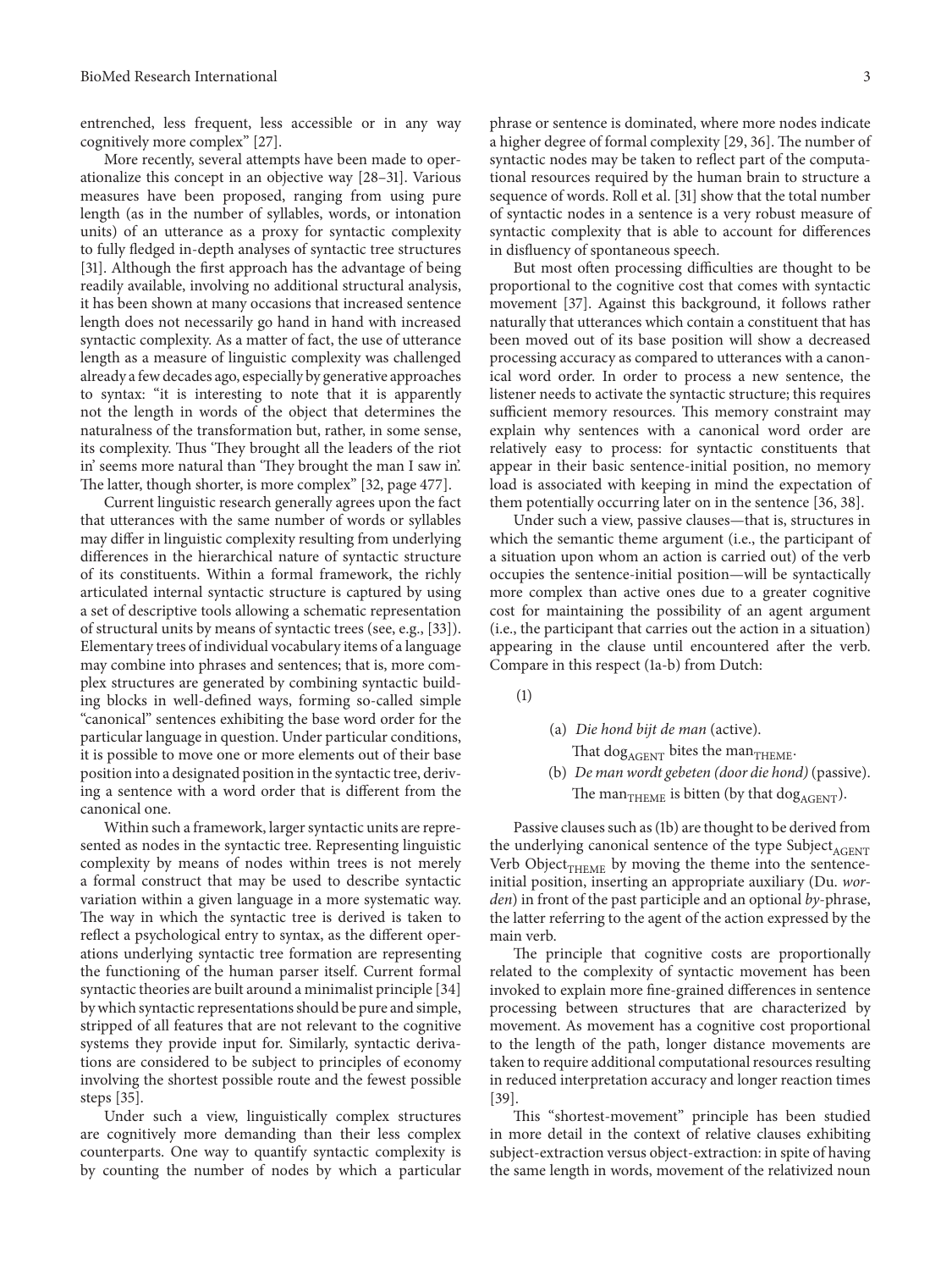out of its original subject position of the embedded clause as in (2a) will be shorter and therefore less complex than similar movement out of the object position of the embedded clause (2b):

(2)

(a) *De jongens die [de jongens de oude man kusten], vertrokken gehaast* (subj rel).

The boys who the old man kissed, left in a hurry. The boys who kissed the old man, left in a hurry.

(b) *De jongens die [de oude man kuste de jongens], vertrokken gehaast* (obj rel).

The boys whom the old man kissed, left in a hurry.

If syntactic movement operations are indeed representative for the functioning of the human mind, speech processing of utterances with a longer movement path may be taken to require an additional cognitive effort as compared to utterances characterized by shorter movement. Previous studies have shown that this is indeed the case: when confronted with complex sentences, the comprehension accuracy of hearing impaired listeners drops significantly, due to the fact that extra cognitive load that comes with processing such complex speech is leaving insufficient resources for the comprehension process [40–42]. More recently, Wendt et al. [43] have investigated the extent to which linguistic complexity influences the duration of speech processing in combination with hearing impairment and/or noisy listening conditions in a more objective way by using an eye-tracking approach. More particularly, for participants with hearing impairment, longer processing durations were found for sentence structures with a higher level of linguistic complexity. In noise conditions, the processing durations for complex sentences were linked to cognitive factors such as working memory capacity.

# **5. The Role of Open versus Closed Word Classes in Sentence Understanding**

In addition to measures related to syntactic structure, morpholexical features of linguistic units have been shown to influence speech understanding. In the literature, evidence is presented that listeners use their (implicit) knowledge regarding differences between word classes to come to sentence understanding. Current linguistic theories generally take grammatical classes of words (e.g., nouns, verbs, prepositions, and pronouns) to fall into two main groups depending on the context-dependent character of their semantic content: (i) words that do not possess meaningful content by themselves but are mainly used to express a grammatical relationship with other words in the sentence are taken to represent a closed class of function words (e.g., *pronouns* or *prepositions*), whereas (ii) words that have an autosemantic content allowing for independent lexical meanings are members of an open class of lexical words (e.g., *nouns* or *verbs*).

There is empirical evidence that the open versus closed class distinction has a reflection in sentence understanding.

More particularly, the role of open/closed class words in the processing of spoken sentences has been related to differences in sentence-level prosodic structure: whereas open class words mostly contain at least one stressed syllable, closed class words are most often realized by means of a weak syllable [44]. From an acoustic point of view, the distinction between both classes can often be derived from the presence of full versus reduced vowels. In English, such phonological differences between closed and open word classes are robust and consistent [45, 46]. The human mind has been shown to exploit this phonological information when processing speech, especially with respect to identifying lexical unit boundaries in spoken sentences [47].

A number of studies have investigated whether the phonological differences between closed and open class words trigger differences in auditory processing. The results mainly indicate that open class words have a speech perception advantage over closed class words, probably due to the fact that the presence of a full vowel makes the former stand out more prominently in running speech. It has been shown, for instance, that listeners who are asked to detect a portion of a sentence that was replaced by a noise burst will have less difficulties in doing so when the noise replaces an open class word [48]. Yet other studies have come to rather opposite findings showing that the lexical access process is more complex for open class words than for closed class items [49]. Based on syntactic grounds, similar conclusions have been reached arguing that closed class words mainly encode syntactic information and are therefore subject to relatively little contextual variation making them easier to process [50].

In the next section we will describe how a set of test sentences has been generated and coded in such a way that it is possible to investigate the potential contribution of morpholexical and syntactic features to the identification of words in spoken sentences.

#### **6. Materials and Method**

*6.1. Materials.* We used the *Linguistically Controlled Sentences for Dutch* (LiCoS), a sentence repetition task consisting of 12 lists of 30 Dutch sentences each containing 2 target words. In this task, sentence repetition accuracy is expressed in terms of the number of correctly repeated target words per sentence (0, 1, or 2). All sentences have been generated in such a way that their semantic predictability is low: they contain no fixed expressions, nor do the two keywords within one sentence belong to the same semantic field (e.g., *de schoenmaker danst niet vaak met zijn verloofde*, "the shoemaker does not dance often with his fiancée"). Lexical frequency was controlled for by selecting the key words out of the 5000 most frequent words of modern spoken Dutch. Taken together, the 360 test sentences are a representative set of the phonological, lexical, and grammatical variation found in modern spoken Dutch. Half of the test materials have been recorded by a male speaker of Dutch, the other half by a female speaker carefully balancing for the speaker's gender over the different types of sentences.

The linguistic parameters taken into account involve (i) the syntactic structure of the sentences (*SynStr)*, identifying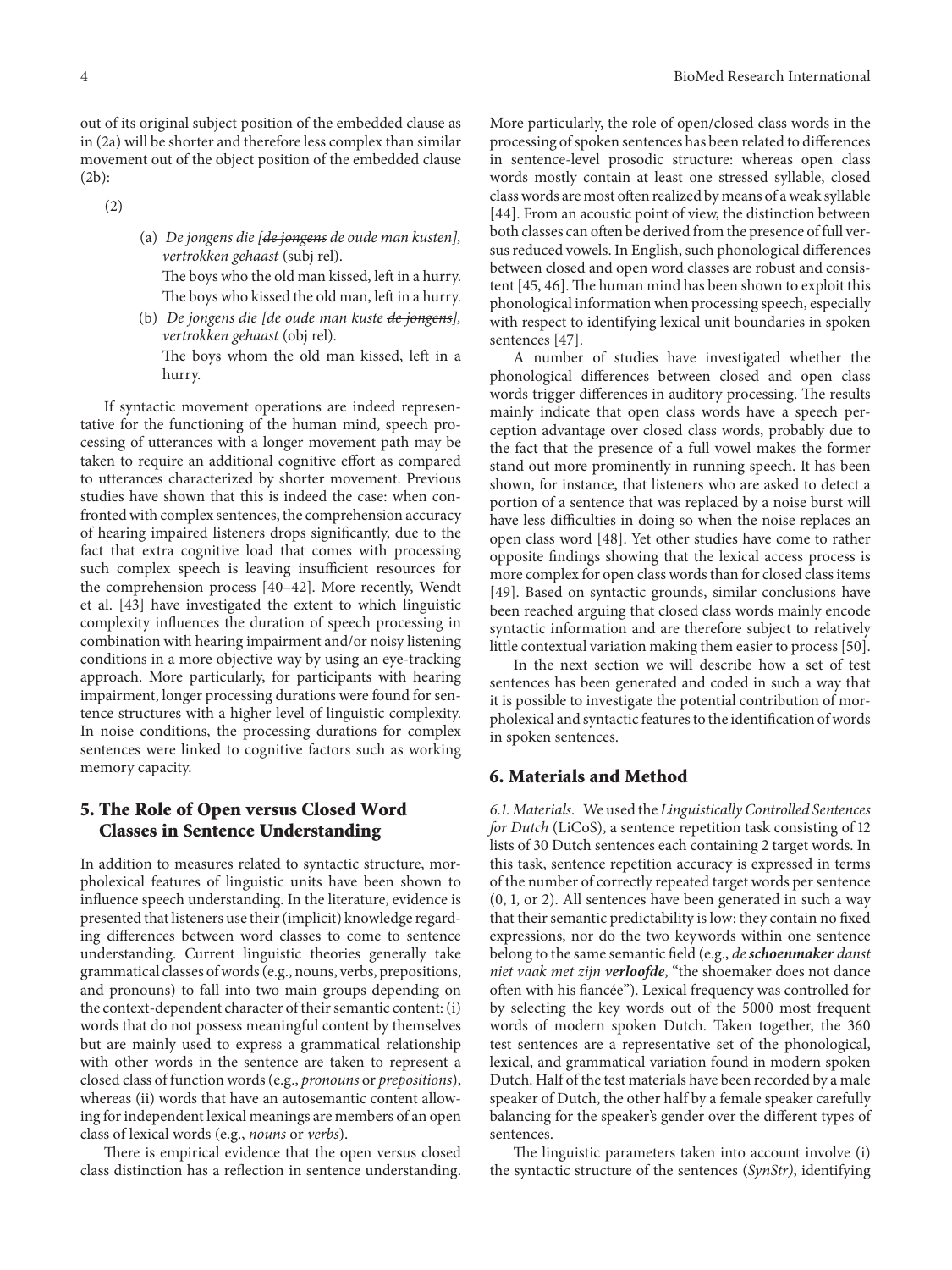different types of sentences with varying levels of syntactic complexity; (ii) the *part of speech* of the first and second target word in each sentence (*PoS1, PoS2)*, representing 2 major word classes (in agreement with current linguistic approaches, these word classes are representing both open and closed class parts of speech (open: nouns, verbs, adjectives, and adverbs; closed: pronouns, prepositions, determiners, and conjunctions)); (iii) the *length of the sentence* (*SentLen*) expressed in terms of the total number of syllables of the verbal stimulus.

The complete test set may be considered to be a representative sample of the variation of linguistic complexity taking the*Corpus of Modern Spoken Dutch* (Corpus Gesproken Nederlands [51]) as a reference. It therefore contains syntactically "simple" main clauses next to clauses with "medium" complexity (e.g., Passives) and "fully complex" structures (e.g., subject and Object Relative clauses). Variation with respect to the length of the sentence within one syntactic type is limited to 2 syllables per sentence. In a similar vein, all sentence lists were balanced with respect to the length of the key words, each list having a representative proportion of mono-, bi-, tri-, and quadrisyllabic words.

For this study, we have selected a subset of sentences with a length of 11 to 12 syllables equally divided over 6 syntactic types of different complexity. An overview of the syntactic types of the test sentences and of the part of speech of the target words with relevant examples is given in Tables 1 and 2, respectively.

*6.2. Method.* All sentences were presented in a stationary speech noise of −5 dB SNR with the speech noise component fixed at 65 dB SPL. Speech noise was created by spectrally shaping white noise to match the long-term average spectrum of the complete set of sentences. Finally, processing speed was measured in terms of the reaction time of the listener in repeating each individual sentence.

The speech repetition task was performed in one of the quiet rooms of the MediaLab at Free University Amsterdam. In agreement with the local ethical procedures (Ethical Approval EC02.14b), all participants were given oral and written information regarding the goals and procedure of the test and gave their written consent to participate in this study. Prior to the sentence repetition task, the hearing performance of all participants was tested through pure-tone audiometry (500 Hz, 1000 Hz, 2000 Hz, and 4000 Hz). Only participants with hearing thresholds <30 dBHL at all tested frequencies were included.They were given the instruction to repeat as much as they could of each sentence. No additional information was given with respect to which words in the sentence served as target words to measure verbal repetition accuracy.

The sentences were inserted in A\$E 2012® audiometric assessment software [52] and presented in free field with the loudspeakers set at 1-meter distance of the listener. All correct and erroneous repetitions of target words were scored directly in the A§E 2012 software program (Figure 1) by the test administrator, a native speaker of Dutch coming from the same (dialectal) region of the participants. Within sentences, target words were only flagged as being correctly

| SynStr                  | # syllables Examples |                                                                                                                       |
|-------------------------|----------------------|-----------------------------------------------------------------------------------------------------------------------|
| Topic Verb Subject      | 11                   | Over het algemeen ben jij nogal<br>speels.<br>Generally (speaking) you are quite<br>playful.                          |
|                         | 12                   | Tegen de avond zou het kunnen<br>regenen.<br>By tonight it might be raining.                                          |
|                         | 11                   | Deze acteur wordt door de pers<br>geprezen.<br>This actor is praised by the press.                                    |
| Passive                 | 12                   | Toetsen worden door de ouders<br>ondertekend.<br>Written tests shall be signed by the<br>parents                      |
|                         | 11                   | Hij gaat naar het zwembad en zij<br>naar de stad.<br>He is going to the swimming pool<br>and she (is going) into town |
| Coordination            | 12                   | We vonden het erg leuk en bleven<br>dus langer.<br>We liked it very much and therefore<br>stayed longer               |
|                         | 11                   | Hij dacht niet dat jij die tafel zou<br>kopen.<br>He didn't think that you would buy<br>that table                    |
| Subordination           | 12                   | Ze had geluk dat die windhoos haar<br>net mistte.<br>She was lucky that the tornado just<br>missed her.               |
|                         | 11                   | De meubels die in de schuur staan,<br>mogen weg.<br>The furniture that is in the barn can<br>be thrown away.          |
| Subject Relatives       | 12                   | De schilder die zonet hier was, is nu<br>weg.<br>The painter who was just here, has<br>left now.                      |
|                         | 11                   | Ze kent geen burger die altijd zijn<br>plicht doet.<br>She doesn't know a citizen who<br>always does his duty.        |
| <b>Object Relatives</b> | 12                   | De fles die op tafel stond, gooide hij<br>omver.<br>He threw away the bottle that was<br>on the table.                |

repeated if all phonemes were fully pronounced, including grammatical morphemes such as person and tense or plural markers combining with the nominal or verbal item; for example, repetition of the sentence *de ananas wilde ze niet opeten*, "she didn't want to eat the pineapple" (target words underlined), as *de ananas wil ze niet opeten*, "she doesn't want to eat the pineapple," yielded a score of 1. In modern spoken Dutch, standard pronunciation often involves the deletion of word final *-n*, regardless of the morphological status of the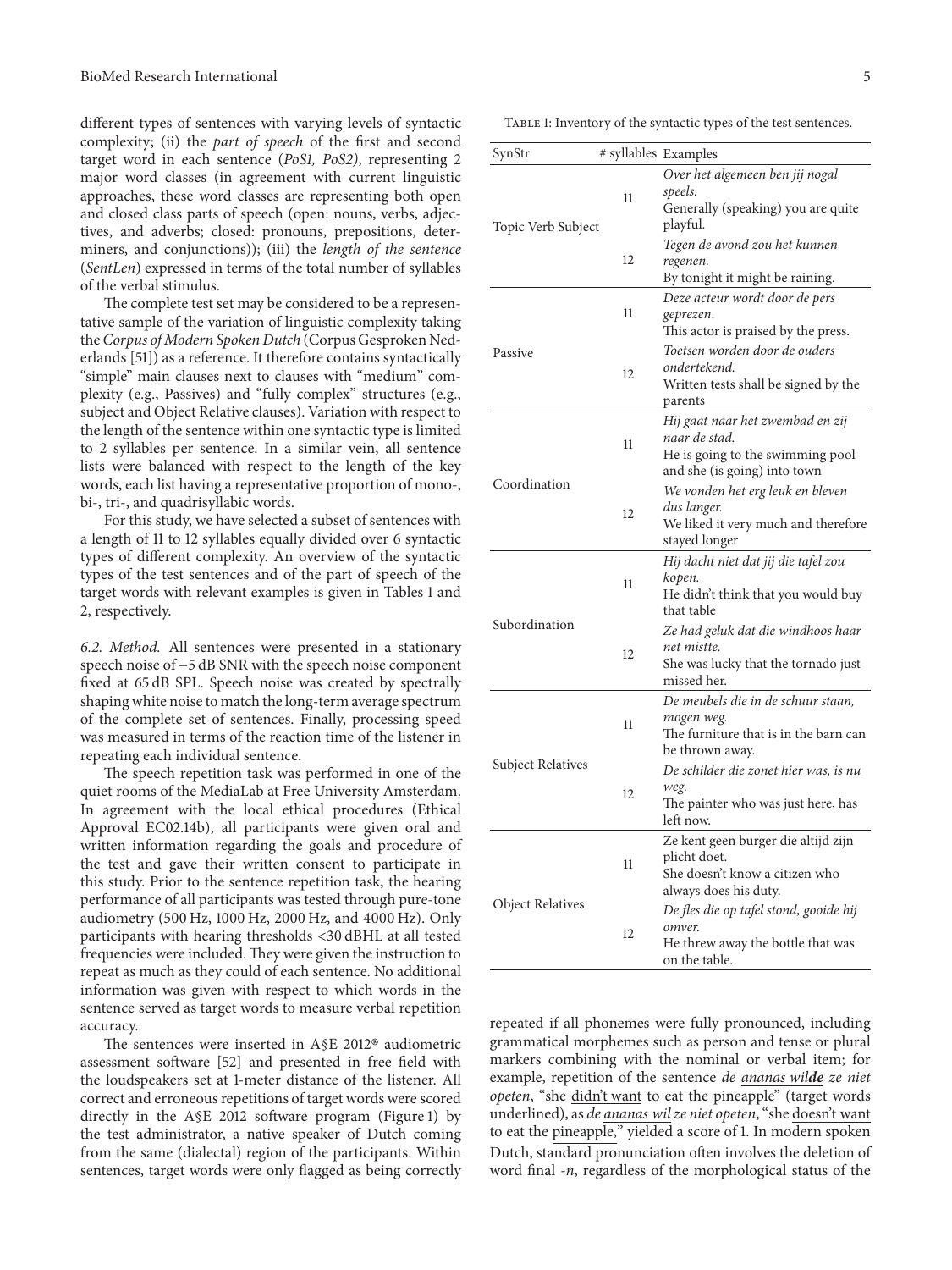| Class<br>Open | PoS         | Examples          |                           |                            |                          |
|---------------|-------------|-------------------|---------------------------|----------------------------|--------------------------|
|               | Adjective   | Groot,<br>"great" | Moeilijk,<br>"difficult"  | Aanwezig,<br>"present"     | Plaatselijke,<br>"local" |
|               | Adverb      | Al,<br>"already"  | Even,<br>"a while"        | Donderdag,<br>"thursday"   |                          |
|               | Noun        | Vrouw,<br>"woman" | Zusje,<br>"little sister" | Zakenman,<br>"businessman" | Belastingen,<br>"taxes"  |
|               | Verb        | Kent,<br>"knows"  | Wijzen,<br>"point"        | Bevallen,<br>"given birth" |                          |
| Closed        | Preposition | Met,<br>"with"    | Tegen,<br>"against"       |                            |                          |
|               | Pronoun     | Ze,<br>"she"      | Ervan,<br>"thereof"       | Iedereen,<br>"all"         |                          |
|               | Determiner  | Die,<br>"that"    |                           |                            |                          |

Table 2: Inventory of the part of speech of the target words within the sentences.



Figure 1: Screen shot of the LiCoS sentence repetition task implemented in A§E 2012 software while presenting the test sentence *belastingen betalen vond ze steeds jammer*, "she always disliked paying taxes." Sentence repetition scoring is based on the two target words *belastingen* and *vond* (underlined) and may each be flagged when repeated correctly.

syllable and lexical category to which it belongs (*mole(n)*, "mill," *goude(n)*, *"*golden,*"* and *tege(n)*, "against"). Therefore, in nouns with *-en* plural marking, the omission of the entire plural morpheme has been scored as incorrect (*belasting* instead of *belastingen*) whereas the omission of the *mere* -*n* ending has been flagged as correct (*belastinge* instead of *belastingen*).

*6.3. Participants.* 30 normal-hearing Dutch speaking adults were included in this study, involving 8 males and 22 females within the age range of 19–57 years (average age in years = 27.2; SD = 9.89). None of the participants had any experience with speech audiometric testing or sentence repetition tasks. Audiometric data are given in Table 3.

#### **7. Results**

*7.1. Syntactic Structure and Sentence Length.* Table 4 presents the means with standard deviations of the percentage of correct repetitions per sentence based on 30 listeners. A repeated measures ANOVA was run using the syntactic structure and

the length of the test sentences as within-subjects variables. The results show a significant main effect for both linguistic variables. Firstly, the proportion of correct repetitions revealed to be significantly affected by the syntactic structure of the carrier sentence,  $F(5, 67.97) = 4.92$ ,  $p < .007$ , and  $\eta^2$  = .145, representing a small effect. A post hoc analysis showed that listeners obtain significantly lower repetition scores with Passives compared to Topic V Subj structures  $(F(1, 29) = 26.15, p < .001)$ . Taking Topic V Subj structures as a baseline, all other comparisons between syntactic structures were not significant. Figure 2(a) depicts the 95% CI of the repetition scores for the different syntactic structures under analysis.

Secondly, a significant main effect of sentence length was also found, with lower correct verbal repetitions for sentences of 12 syllables of length as compared to sentences of 11 syllables,  $F(1, 29) = 11.49$ ,  $p \lt 0.002$ , and  $\eta^2 = 0.284$ , representing a medium effect (see Figure 2(b)).

Finally, the effect of the interaction between both linguistic variables was tested. The results of this analysis indicate that sentence length is interacting significantly with the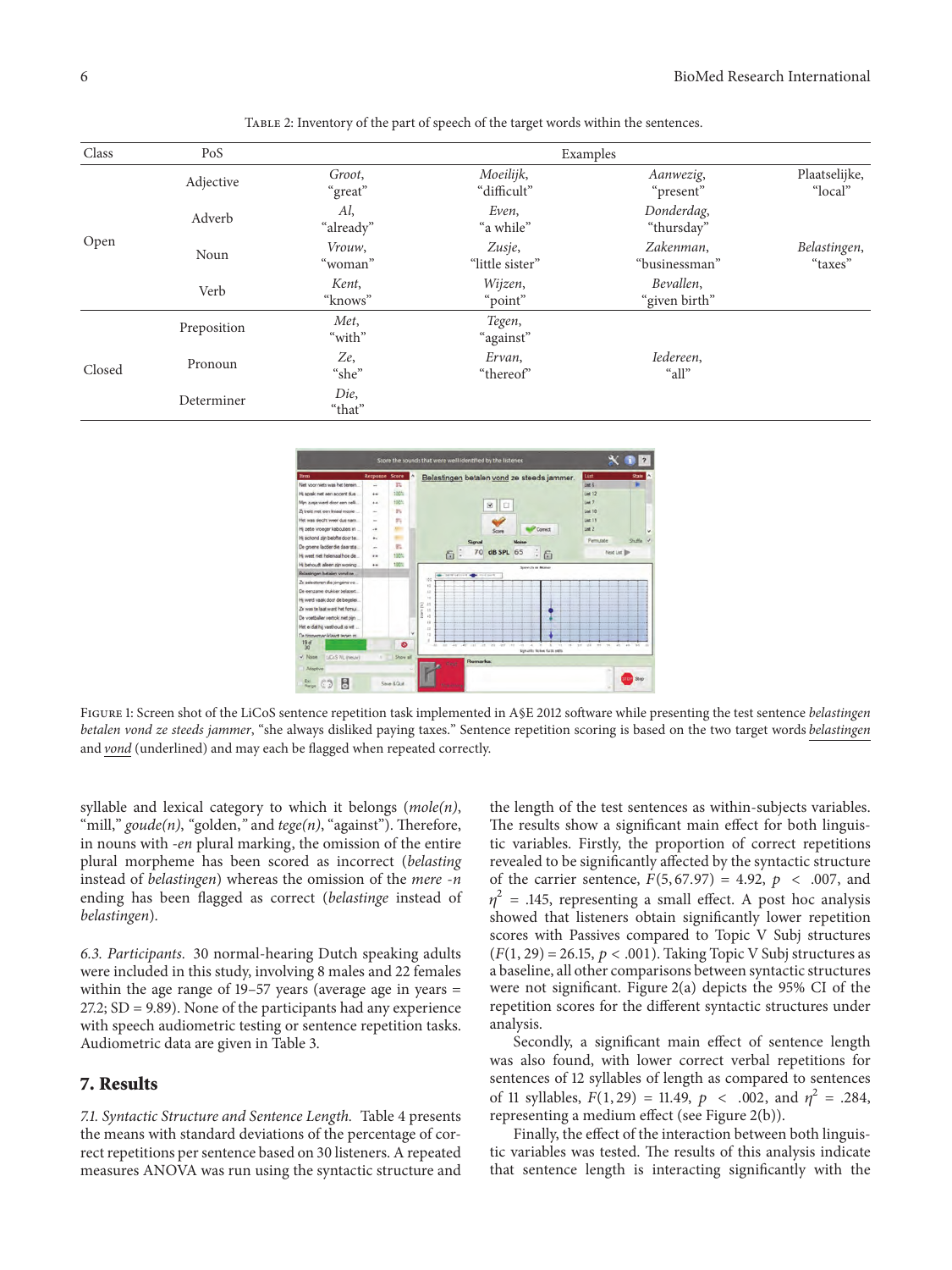Table 3: Participant data.

| Participant    | Gender | Age | PTA AS | PTA AD |
|----------------|--------|-----|--------|--------|
| $\mathbf{1}$   | Female | 56  | 21.25  | 17.5   |
| 2              | Male   | 22  | 1.25   | 5      |
| 3              | Male   | 35  | 8.75   | 5      |
| $\overline{4}$ | Female | 21  | 23.75  | 18.75  |
| 5              | Female | 22  | 13.75  | 8.75   |
| 6              | Female | 22  | 18.75  | 10     |
| 7              | Male   | 21  | 11.25  | 10     |
| 8              | Male   | 22  | 13.75  | 5      |
| 9              | Female | 20  | 10     | 6.25   |
| 10             | Female | 19  | 13.75  | 10     |
| 11             | Female | 29  | 10     | 6.25   |
| 12             | Female | 23  | 13.75  | 15     |
| 13             | Female | 19  | 16.25  | 13.75  |
| 14             | Female | 22  | 7.5    | 5      |
| 15             | Female | 26  | 7.5    | 8.75   |
| 16             | Female | 24  | 27.5   | 21.25  |
| 17             | Female | 42  | 27.5   | 26.25  |
| 18             | Female | 23  | 12.5   | 12.5   |
| 19             | Female | 57  | 17.5   | 16.25  |
| 20             | Male   | 30  | 12.5   | 11.25  |
| 21             | Male   | 33  | 28.75  | 25     |
| 22             | Male   | 23  | 13.75  | 8.75   |
| 23             | Female | 23  | 11.25  | 12.5   |
| 24             | Female | 25  | 7.5    | 3.75   |
| 25             | Female | 24  | 10     | 10     |
| 26             | Female | 22  | 10     | 6.25   |
| 27             | Female | 23  | 16.25  | 13.75  |
| 28             | Female | 22  | 13.75  | 11.25  |
| 29             | Male   | 24  | 12.5   | 13.75  |
| 30             | Female | 42  | 15     | 15     |

syntactic structure of the sentence used as a verbal stimulus  $(F(4, 116) = 6.24, p \lt 0.002, \text{ and } \eta^2 = .177)$ . As can be observed in Figure  $2(c)$ , the number of correct repetitions decreases with the increasing length of the sentence, except for Object Relatives. A post hoc analysis of within-subject contrasts for the interaction between syntactic structure and sentence length showed significant effects for all syntactic types ( $F(1, 29)$ , Passives = 5.96,  $p = .021$ ; Subordinates = 5.40,  $p = .027$ ; Coordinates = 4.57,  $p = .041$ ; Subject Relatives = 6.65,  $p = .015$ ; Object Relatives = 14.77,  $p = .001$ ).

*7.2. Part of Speech and Sentence Length.* Table 5 presents the means with standard deviation of the percentage of correct repetitions per key word based on 30 listeners for open versus closed word classes.

First, a repeated measures ANOVA was run using the open/closed word class distinction and the length of the test sentences as within-subjects variables. The results show that the percentage of correct verbal repetitions is significantly affected by the type of part of speech (open/closed) of the key words,  $F(1, 29) = 4.55$ ,  $p = .042$ , and  $\eta^2 = .136$ , and by the

Table 4: Means and standard deviations of the percentage of correct scores for verbal repetition based on syntactic structure and length of the test sentences.

|                                       | Mean  | <b>SD</b> |
|---------------------------------------|-------|-----------|
| Syntactic structure                   |       |           |
| Topic V Subj                          | 70.04 | (11.86)   |
| Passives                              | 62.92 | (10.05)   |
| Subordinated                          | 69.51 | (8.61)    |
| Coordinated                           | 69.77 | (9.25)    |
| Subject Relatives                     | 78.00 | (7.32)    |
| <b>Object Relatives</b>               | 64.13 | (8.84)    |
| Sentence length                       |       |           |
| 11 syllables                          | 71.43 | (9.49)    |
| 12 syllables                          | 65.43 | (9.52)    |
| Syntactic structure * sentence length |       |           |
| Topic V Subj                          |       |           |
| 11 syllables                          | 76.08 | (10.06)   |
| 12 syllables                          | 64.00 | (10.46)   |
| Passives                              |       |           |
| 11 syllables                          | 65.94 | (8.62)    |
| 12 syllables                          | 59.90 | (10.60)   |
| Subordinated                          |       |           |
| 11 syllables                          | 72.86 | (8.05)    |
| 12 syllables                          | 66.17 | (7.93)    |
| Coordinated                           |       |           |
| 11 syllables                          | 73.33 | (9.07)    |
| 12 syllables                          | 66.20 | (8.09)    |
| <b>Subject Relatives</b>              |       |           |
| 11 syllables                          | 72.92 | (16.44)   |
| 12 syllables                          | 69.76 | (12.54)   |
| <b>Object Relatives</b>               |       |           |
| 11 syllables                          | 61.67 | (24.33)   |
| 12 syllables                          | 70.95 | (15.46)   |

length of the sentence,  $F(1, 29) = 7.6$ ,  $p < .01$ , and  $\eta^2 = .208$ , as well as by the interaction between both of the variables,  $F(1, 29) = 19.8$ ,  $p = .001$ , and  $\eta^2 = .406$ .

As can be read from the descriptive statistics in Table 5 and Figure 3, in sentences that are 11 syllables long, higher repetition scores are obtained for adjectives, adverbs, and nouns than for function words. In sentences that are 12 syllables long, a reverse effect occurs, the percentage of correct repetitions for adjectives, adverbs, and nouns being situated within the lower bound of the 95% CI for function words. For the category of verbs, however, the number of correct repetitions is low, regardless of the length of the sentences in which they occur.

*7.3. Ease of Listening.* Table 6 presents the means with standard deviations of the reaction times in milliseconds in repeating each sentence type based on 30 listeners. A repeated measures ANOVA was run using the syntactic structure and the length of the test sentences as withinsubjects variables. The results show that both syntax and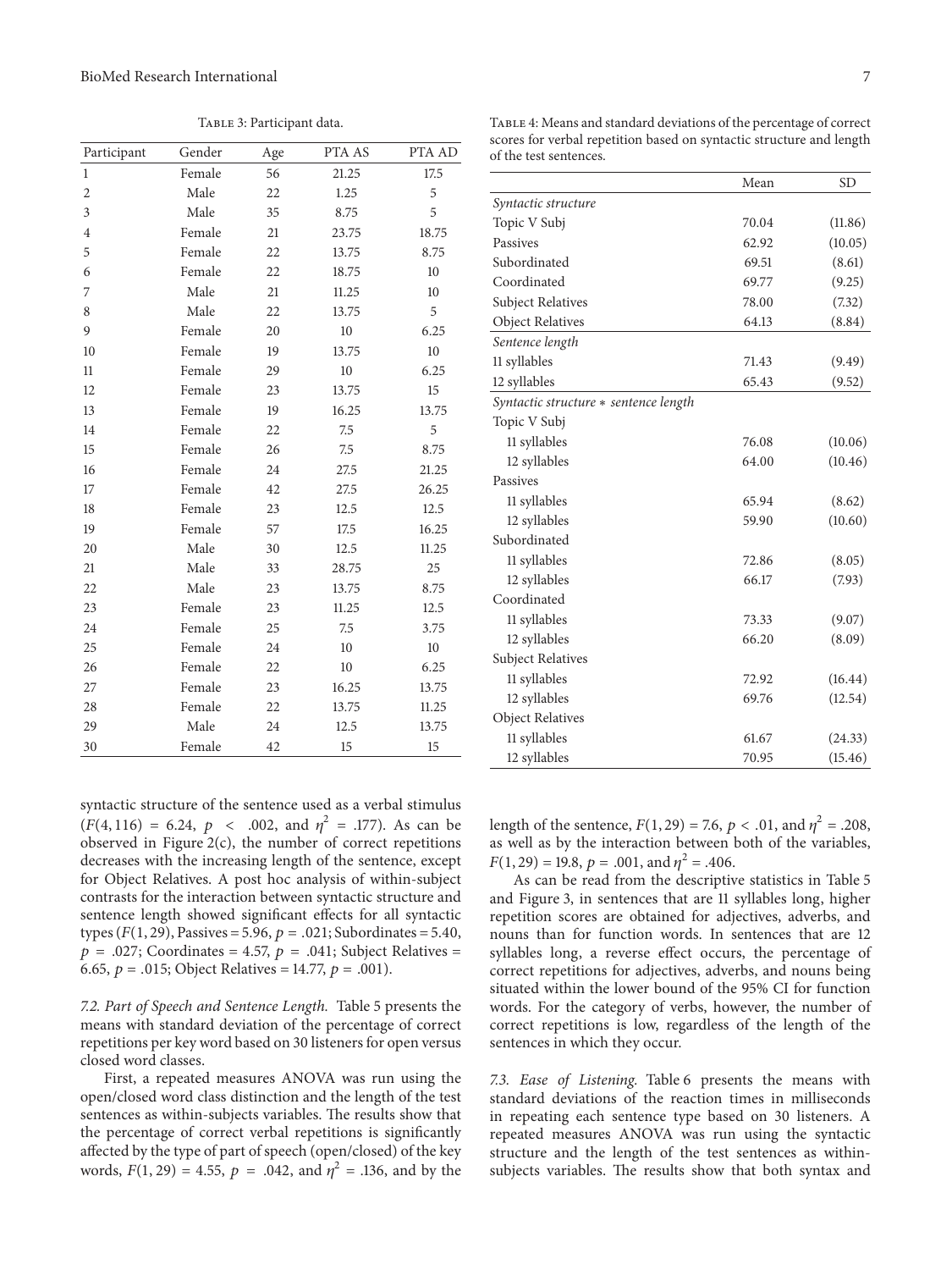

Figure 2: Mean percentage of correct verbal repetition scores with 95% confidence intervals. (a) Comparison based on syntactic structure. (b) Comparison based on sentence length in syllables. (c) Comparison based on the interaction between syntactic structure and sentence length in syllables.

length have a significant main effect on the reaction times of the listeners ( $F(5, 102) = 2.67$ ,  $p = .043$ , and  $\eta^2 = .084$  for syntax;  $F(1, 29) = 10.2$ ,  $p = .003$ , and  $\eta^2 = .260$  for sentence length) and that there is a significant interaction effect between both linguistic variables ( $F(5, 145) = 3.49$ ,  $p = .005$ , and  $\eta^2$  = .108); see Figure 4.

Post hoc analyses of within-subject contrasts show that Topic Verb Subject sentences require significantly lower

reaction times as compared to all other syntactic structures (Passives  $(F(1, 29) = 7.68, p = .01)$ , Subordinates  $(F(1, 29) =$ 5.83,  $p = .022$ ), Coordinates ( $F(1, 29) = 15.18$ ,  $p = .001$ ), Subject Relatives ( $F(1, 29) = 4.26$ ,  $p = .048$ ), and Object Relatives  $(F(1, 29) = 8.46, p = .007)$ . At the interaction level, no effect of sentence length on reaction times was found for Topic V Subj, Passives, Subordinates, Coordinates, and Object Relatives. Only Subject Relatives revealed to be highly sensitive to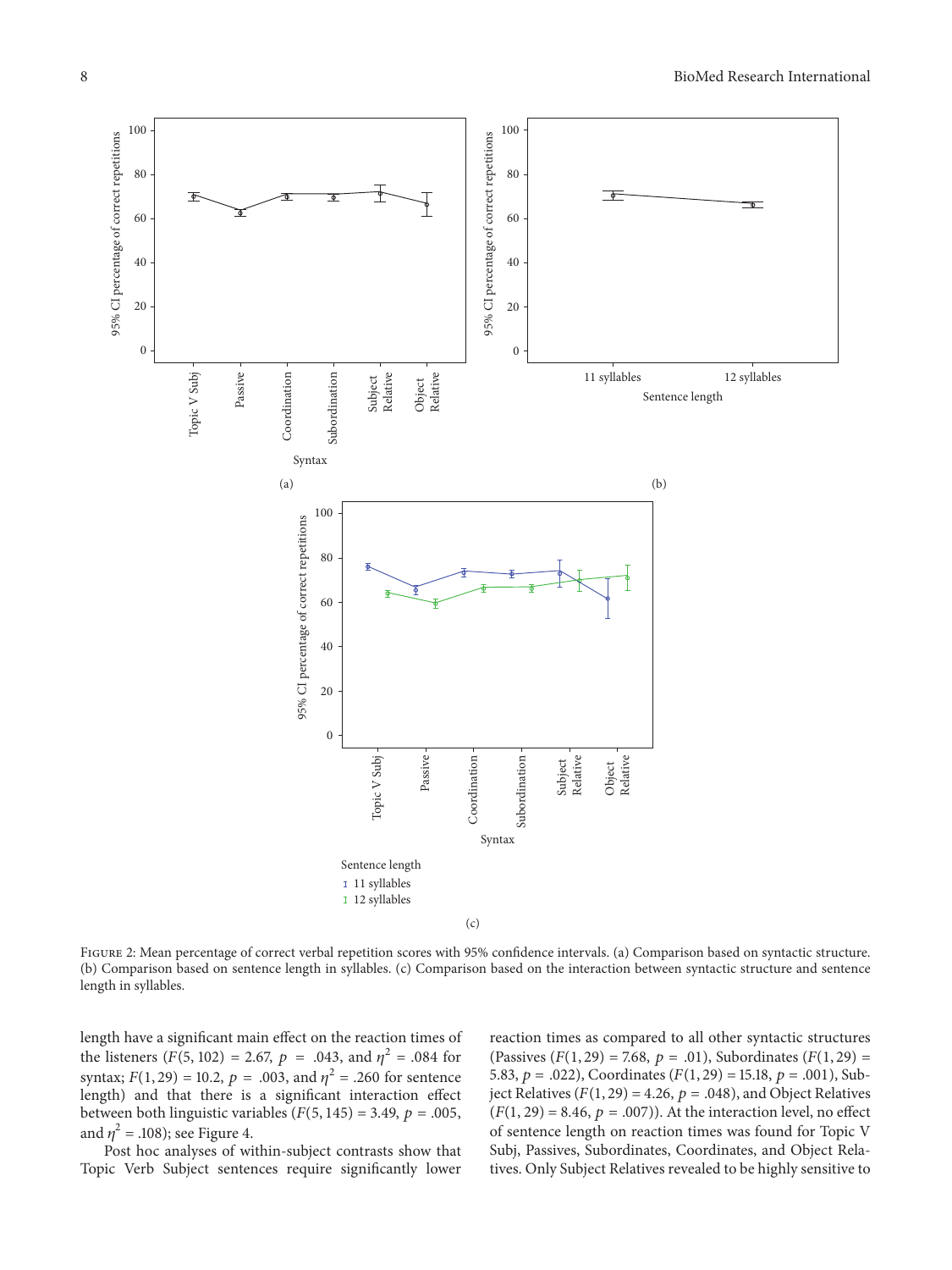Table 5: Means with standard deviations of the percentage of correct scores for verbal repetition based on the part of speech of the key words and the length of the test sentences.

|                                  | Mean  | <b>SD</b> |
|----------------------------------|-------|-----------|
| Part of speech                   |       |           |
| Open                             | 64.08 | (7.71)    |
| Closed                           | 69.33 | (15.84)   |
| Sentence length                  |       |           |
| 11 syllables                     | 72.28 | (14.83)   |
| 12 syllables                     | 66.20 | (13.45)   |
| Part of speech * sentence length |       |           |
| Open                             |       |           |
| 11 syllables                     | 65.17 | (7.51)    |
| 12 syllables                     | 63.00 | (7.88)    |
| Closed                           |       |           |
| 11 syllables                     | 64.67 | (10.08)   |
| 12 syllables                     | 74.00 | (19.05)   |
| Open word classes: part of       |       |           |
| speech * sentence length         |       |           |
| Adjectives                       |       |           |
| 11 syllables                     | 75.28 | (11.88)   |
| 12 syllables                     | 67.67 | (5.17)    |
| Adverbs                          |       |           |
| 11 syllables                     | 78.79 | (15.53)   |
| 12 syllables                     | 62.99 | (8.22)    |
| Nouns                            |       |           |
| 11 syllables                     | 71.23 | (5.80)    |
| 12 syllables                     | 67.33 | (5.17)    |
| Verbs                            |       |           |
| 11 syllables                     | 67.78 | (8.88)    |
| 12 syllables                     | 62.99 | (8.22)    |

sentence length, yielding significantly smaller reaction times for test samples that were 11 syllables long  $(F(1, 29) = 7254,$  $p = .012$ ).

#### **8. Discussion**

Our results indicate that language grammar at least partially shapes auditory processing: when confronted with speech stimuli with high linguistic complexity such as passive clauses or Object Relatives, many listeners have difficulties in reconstructing meaningful sentences out of the perceived words. This language-driven aspect of auditory processing becomes noticeable at both the level of accuracy and speed of verbal repetition: while the highest percentage of correct repetition scores is obtained with the sentences that have low syntactic complexity within the test set (Topic Verb Subject structures), the structures with highest syntactic complexity (Object Relative clauses) take most time to be processed. Although syntactic structure has a significant effect on speech perception by its own, it becomes even more pronounced in combination with an increased sentence



Figure 3: Mean percentage of correct verbal repetition scores with 95% confidence intervals. Comparison based on the part of speech of the key words for lexical categories.  $ADJ =$  adjectives,  $ADV =$ adverbs,  $N =$  nouns, and  $V =$  verbs. The dotted and full horizontal lines represent, respectively, the lower and upper bound of the 95% CI for function words (blue lines  $= 11$  syllables; green lines  $= 12$ syllables).

length. This interaction effect is remarkable given that the difference in length exhibited by the set of test sentences is just 1 syllable. The fact that longer sentences yield significantly lower repetition scores in case of Passives as compared to Topic Verb Subject sentences may be related to the cognitive cost associated with the increased length of the movement path associated with the former structure.

However, our analysis did not reveal any perceptual disadvantage for Subject Relative clauses. If it is indeed the case that the human mind prefers syntactic structures that involve shorter movement over structures with longer and therefore cognitively more costly—movement paths, this finding is rather unexpected. Relative clauses being generally considered one of the most complex structures in natural language, one would expect them to be associated with a very low repetition accuracy. Yet relative clauses also differ from the other syntactic structures under investigation in that they are typically F(ocus)-marked constructions of which the relativized head noun is standing out in speech (e.g*.*, *de SOKKEN die ze kwijt was, zijn weer terecht*, "the SOCKS that she had lost have been found again," versus *ze was haar sokken VERLOREN maar ze zijn weer terecht*, "she had LOST her socks but they have been found again"). According to well-known theories of focus and syntax-prosody interface [53, 54], an F-marked constituent in syntax is interpreted as new or contrastive information in the context. Experimental studies of auditory processing indicate that language users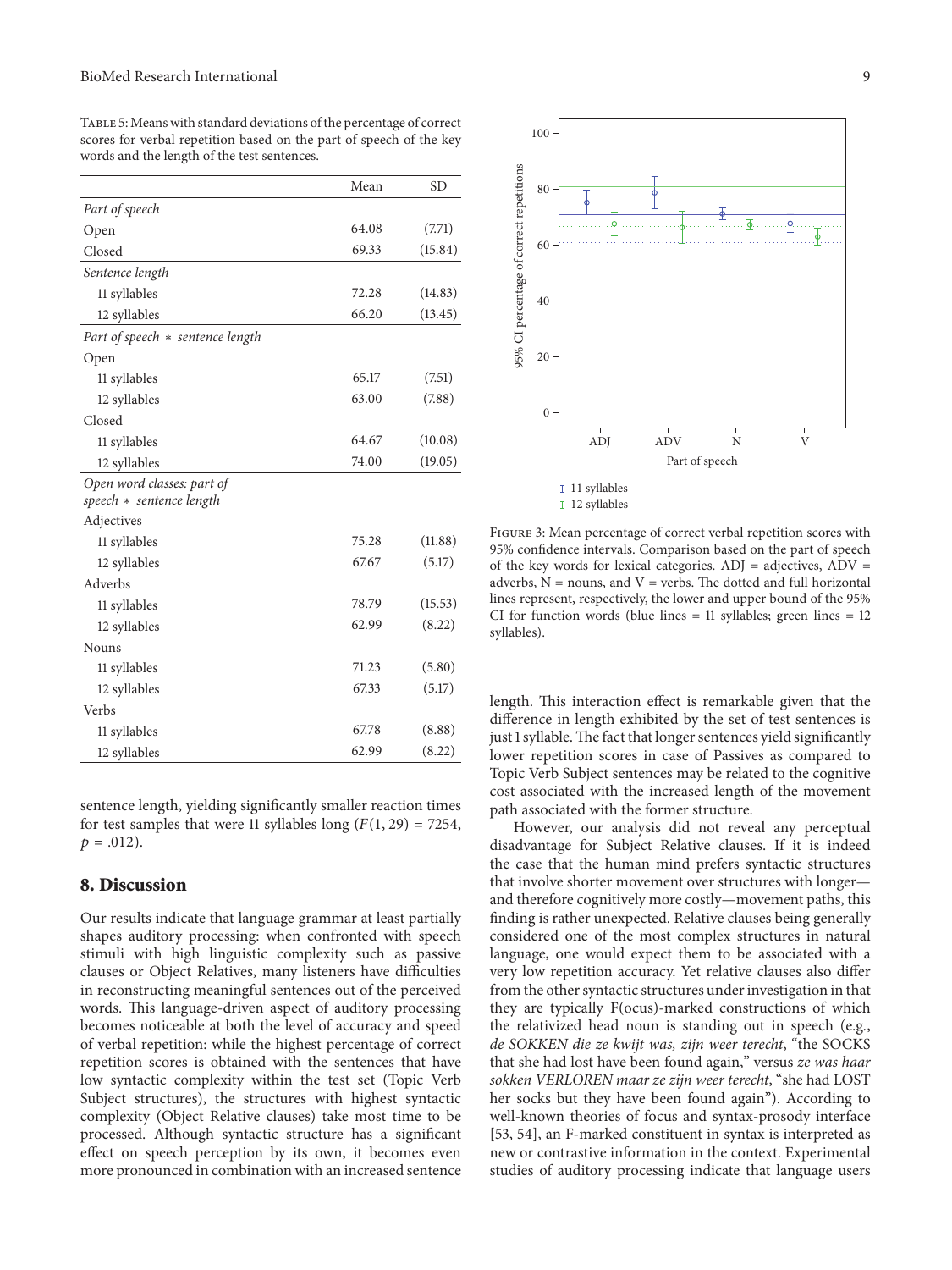Table 6: Means with standard deviation of the reaction times in repeating the test sentences in milliseconds based on syntactic structure and length of the test sentences.

|                                       | Mean | SD     |
|---------------------------------------|------|--------|
| Syntactic structure                   |      |        |
| Topic V Subj                          | 8140 | (1036) |
| Passives                              | 8555 | (1322) |
| Subordinated                          | 8555 | (975)  |
| Coordinated                           | 8771 | (1082) |
| Subject Relatives                     | 8560 | (1638) |
| <b>Object Relatives</b>               | 8783 | (1426) |
| Sentence length                       |      |        |
| 11 syllables                          | 8412 | (1095) |
| 12 syllables                          | 8665 | (1186) |
| Syntactic structure * sentence length |      |        |
| Topic V Subj                          |      |        |
| 11 syllables                          | 8112 | (1148) |
| 12 syllables                          | 8168 | (928)  |
| Passives                              |      |        |
| 11 syllables                          | 8584 | (1319) |
| 12 syllables                          | 8527 | (1347) |
| Subordinated                          |      |        |
| 11 syllables                          | 8432 | (878)  |
| 12 syllables                          | 8678 | (1064) |
| Coordinated                           |      |        |
| 11 syllables                          | 8652 | (972)  |
| 12 syllables                          | 8889 | (1187) |
| <b>Subject Relatives</b>              |      |        |
| 11 syllables                          | 7931 | (980)  |
| 12 syllables                          | 9189 | (1919) |
| <b>Object Relatives</b>               |      |        |
| 11 syllables                          | 9629 | (1629) |
| 12 syllables                          | 8936 | (1197) |

are sensitive to such focused speech materials: not only do words bearing high stress appear to be easier to process during sentence comprehension, they also direct the listener's attention to important elements in the sentence and enable him to make predictions of upcoming accent locations in the entire sentence. These predictions are taken to facilitate sentence understanding [55]. Although our study does not provide direct evidence to claim that focus-marking influences sentence repetition accuracy, the data analyzed here are certainly compatible with current insights regarding the role of multiple components of language in human speech processing. In artificial intelligence approaches to automated speech recognition, for instance, besides expert knowledge regarding the phonetics, phonotactics, and lexicon of spoken language, syntactic and pragmatic features are typically integrated in the design of particular models and algorithms in view of enhancing speech recognition accuracy [56].



Figure 4: Mean reaction times in repeating the test sentences in milliseconds with 95% confidence intervals. Comparison based on the interaction between syntactic structure and sentence length in syllables.

To evaluate the single contribution of syntactic structure to speech repetition accuracy, we may compare the two types of relative clauses within our data set. Subject and Object Relative clauses are taken to show similar focusmarking on the head noun; this implies that differences in repetition accuracy may be taken to result from differences in syntactic complexity between the two categories. This is precisely what comes out of the data analysis, Object Relatives exhibiting significantly lower repetition scores than Subject Relatives. Our results are in line with a vast body of literature showing a rather robust asymmetry in the comprehension of Subject versus Object Relatives, the latter being more difficult to understand and involving longer processing times. For the sake of completeness, we would like to point out that, besides syntactic complexity, other factors may influence the accuracy and processing difficulty of different types of relative clauses as well. Animacy, frequency, or internal make-up of the relativized antecedent may influence relative clause understanding, up to the point where Object Relatives will yield better repetition scores than Subject Relatives. In controlled experiments, for instance, it has been demonstrated that placing an inanimate entity in sentential subject position and an animate entity in the Object Relative clause greatly reduces the difficulty normally associated with Object Relative clauses [57].

As for the effect of the different parts of speech of the key words on verbal repetition accuracy, the reduced performance of listeners with verbs as target words is striking. Contrary to adjectives, adverbs, and nouns, repetition accuracy on verbs is as low as that on closed word classes such as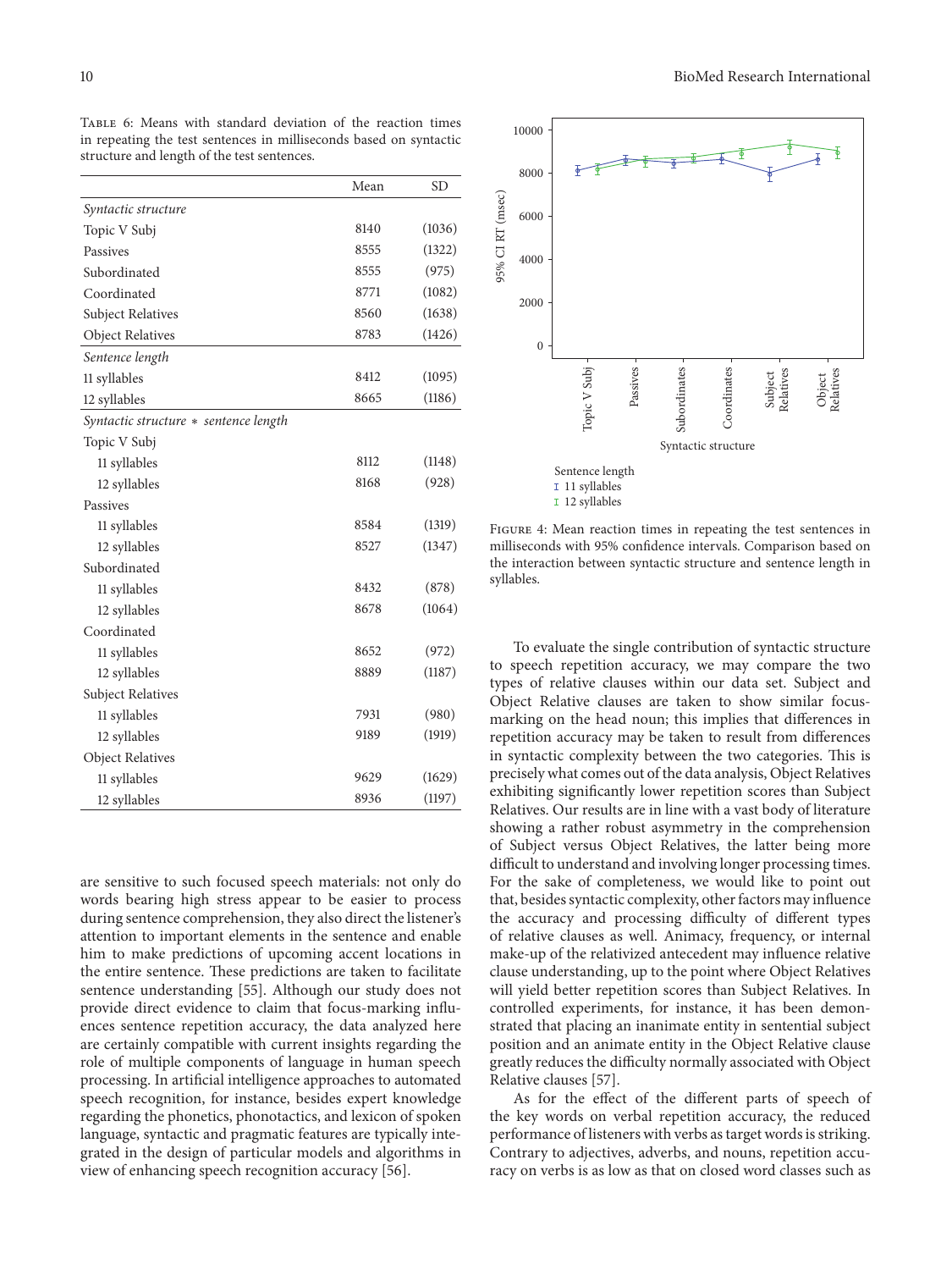prepositions, conjunctions, determiners, and pronouns. We believe that this may be related to the fact that repetitions of verbs have been flagged as correct if and only if they contained the verbal lexeme carrying all its grammatical morphemes (including tense and person/number agreement with the subject). Dutch verbal inflection being characterized by the frequent use of morphemes with low perceptual salience, repetition mistakes often consisted in the omission of such tense or plural markers. Compare in this respect, for instance, the unstressed syllables and nonsyllabic consonants as *-de* marking past tense on verbs like *irriteerde*, "irritated<sub>PAST.SG</sub>," to the determiner *de*, "the." In this sense, the perceptual nature of verbal morphemes is not different from that of function words and may therefore explain the observed similarities in repetition performance for both classes of words.

In some cases the omission of these grammatical markers on the verb may even have led to sentences that are wellformed in Dutch (e.g., *het vest dat ik van je zus leen is blauw*, "the jacket that I am borrowing $_{1.SG.PRES}$  from your sister is blue," instead of *het vest dat ik van je zus leende is blauw*, "the jacket that I borrowed $_{1.8G.PAST}$  from your sister is blue"). The observed similarity in perceptual difficulty between bound and unbound grammatical morphemes is a characteristic that Dutch shares with other Germanic languages such as English. In Romance languages such as Italian, verbal inflections are typically vocalic in nature (e.g., Maria <u>canta<sub>PRES.3.SG.</u>, "Mary</u></sub> sings") and are therefore expected to trigger less repetition errors. Psycholinguistic research presents experimental evidence in support of the claim that vowels are indeed more perceptually salient than consonants [58]. In atypically developing children, this perceptual factor of morphology has been taken to account for differences in verbal production accuracy: due to the fact that English verb endings are perceptually less salient than their Italian counterparts, Englishspeaking children with specific language impairment have a harder time acquiring verbal morphology than their Italianspeaking peers [59]. Whether similar perceptual properties of morphemes may be invoked to explain the reduced repetition accuracy of verbs in Dutch speech audiometric testing contexts should be further investigated in a contrastive setting including speech stimuli and native listeners of both types of languages.

Finally, by measuring the reaction times that listeners need to repeat each of the test sentences, we intended to shed some light on the potential differences in listening effort associated with the understanding of sentences with different linguistic complexity. In this respect, our study offers some interesting outcomes: for speech understanding in noise, earlier studies were able to find increased reaction times at particular measuring points during sentence processing indicating an increase in local processing costs triggered by syntactic complexity [21]. Our data show that an effect of syntactic complexity on reaction times also exists at the level of the entire sentence. Prolonged reaction times with relative clauses as compared to Topic Verb Subject sentences may be taken to reflect increased processing times associated with increasing syntactic complexity. Interestingly, longer Object Relative clauses do not need more time to be processed

than shorter ones; bearing in mind that they triggered more repetition errors than other syntactic structures, this seems to indicate that whereas pragmatic salience may have a beneficial influence on listening effort, it does not necessarily favor perceptive accuracy.

For the present study, only young hearing participants were recruited. For hearing impaired listeners, and even more so in the case of elderly individuals, the increased reaction times that are associated with understanding syntactically complex sentences such as Object Relatives may be expected to be even more pronounced as more cognitive effort is needed to fill in missing parts of the auditory information leaving less resources to process syntax. A recent study using an eye-tracking paradigm points in this direction: when confronted with linguistically complex sentences, the eye fixations of hearing impaired listeners toward a target picture which matches the acoustically presented sentence are significantly longer than in normal-hearing listeners. Even at high levels of speech intelligibility hearing impaired patients are shown to spend more time processing sentences [43].

Taken together, these findings may have important implications for the clinical practice. Firstly, they illustrate that perceptual accuracy measured in terms of correct verbal repetitions may well represent just one aspect of functional hearing. In spite of good levels of speech intelligibility, the cognitive demands imposed by particular linguistic contexts in combination with hearing loss may lead to suboptimal functional hearing in day-to-day adverse listening situations. In this respect, the duration of sentence processing may reflect the contribution of nonauditory factors to the "ease of language understanding" in the sense of Rönnberg et al. [60].

Secondly, our findings confirm other similar analyses indicating that the choice of test materials used to measure speech perception performance has an important effect on the outcomes [61]. In case speech materials with low linguistic complexity are used, the observed hearing performance accuracy may indicate a considerable benefit obtained from a hearing aid or a cochlear implant while the subjective evaluation by the patient is dissatisfactory [62]. In a recent study [63], it was shown that self-assessment of the ability to perform in particular listening situations significantly correlated with speech perception measured by means of a sentence repetition task while no such correlation was found with phoneme discrimination [63]. If linguistic factors indeed make an important contribution to subjective hearing benefits, the use of test sentences with varying degrees of syntactic complexity may provide useful information with respect to the functional hearing of the patient.

#### **9. Conclusion**

In current speech audiometric test settings, the hearing performance of patients is typically measured by calculating the number of correct repetitions of a speech stimulus. In this study we have investigated if sentence repetition in noise is influenced by morpholexical constraints such as the part of speech of the target word, on the one hand, and by syntactic constraints such as the structural complexity of the utterance serving as a natural linguistic context by which this word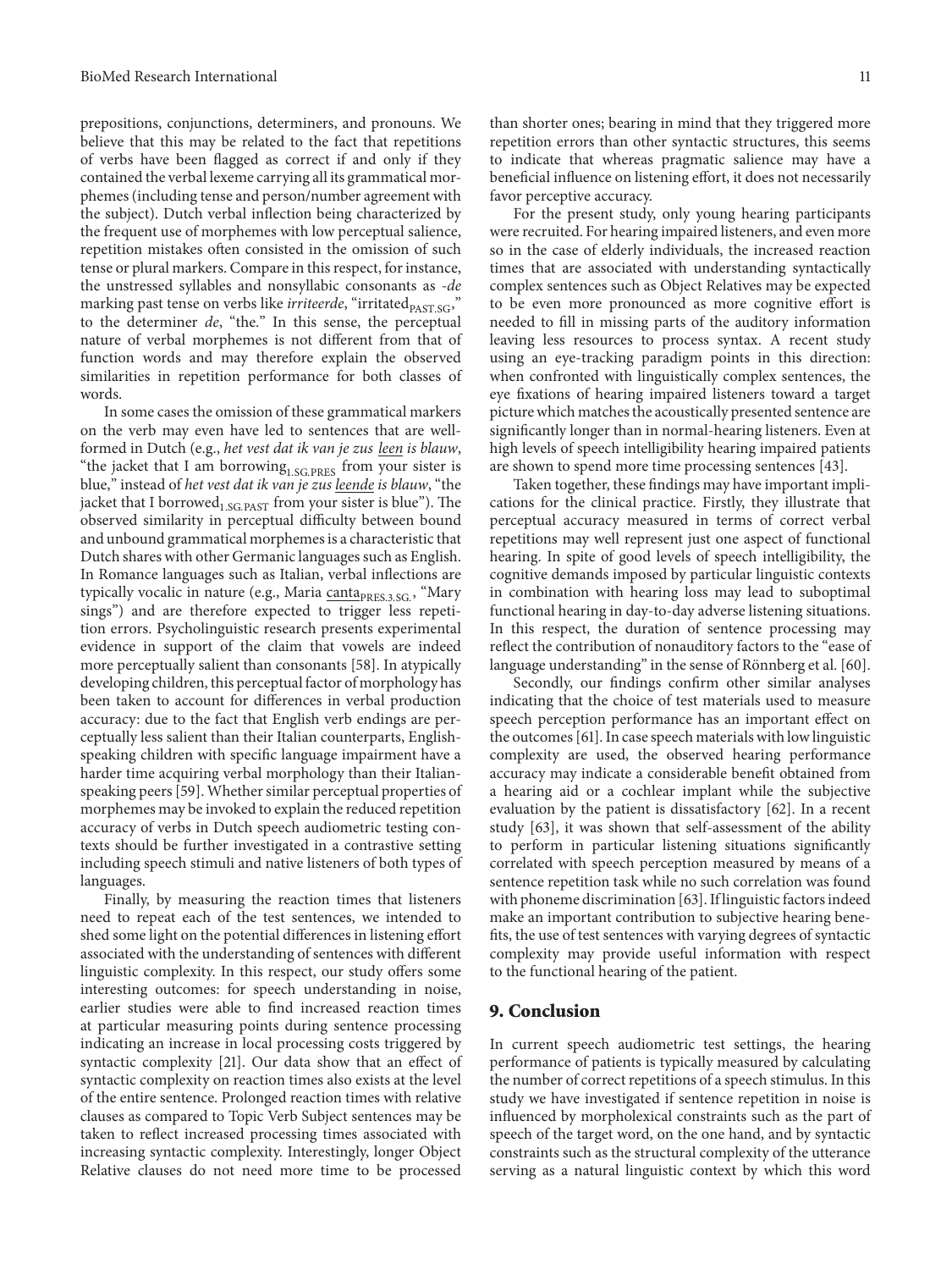is surrounded, on the other hand. The outcomes of our study showed that variation in verbal repetition accuracy is at least partially influenced by the linguistic make-up of the sentence: at the lexical level, we found that repetition scores are significantly lower with verbs than with nouns, adjectives, or adverbs but similar to prepositions, conjunctions, determiners, and pronouns. The reduced repetition performance for verbs and function words is probably best explained by the similarities in the perceptual nature of verbal morphology and function words in the Dutch language.

At the level of syntax, six categories of structures were compared exhibiting different structural complexity according to the length of the movement path of one or more constituents in the sentence. An overall effect of syntactic structure on speech repetition accuracy was found. The lowest number of correct repetitions was obtained with passive sentences, reflecting the cognitive cost of processing a complex structure in which the semantic object of the verb has been moved out of its base position. The fact that no perceptual disadvantage was found for relative clauses is unexpected but probably best explained by the fact that relativized nouns are generally focus-marked items and are therefore perceptually standing out in the sentence. When such pragmatic factors are controlled for, the negative effect of syntactic complexity becomes noticeable again: worse repetition scores are obtained with syntactically more complex Object Relative clauses as compared to less complex Subject Relative clauses.

Finally, by measuring reaction times in repeating each test sentence, we were able to show that processing speed is dependent upon the same syntactic features. In this respect, similar reaction times with Object Relative clauses as compared to less complex sentence types indicate that whereas pragmatic salience may favor listening effort, perceptive accuracy seems to be mainly determined by syntactic complexity.

Taken together, our findings may have important implications for the audiological practice. Nonauditory factors such as lexical and syntactic features of the target language system may increase the cognitive demands to process sentences in noise. In combination with hearing loss, this may lead to suboptimal functional hearing in day-to-day listening situations even for patients with good speech discrimination outcomes. In this sense, the use of test sentences with varying degrees of syntactic complexity may provide useful information to subjective benefits of particular hearing devices for the patient.

# **Competing Interests**

The authors declare that they have no competing interests.

#### **Funding**

The research has received funding from the Netherlands Organisation for Scientific Research, within the NWO Alfa Meerwaarde funding scheme (Martine Coene), a Ph.D. fellowship of the Research Foundation Flanders, FWO Vlaanderen, Belgium (Stefanie Krijger), and the European Union's Seventh Framework Program for Research, Technological Development and Demonstration under FP7-PEOPLE-2012- IAPP project "Hearing Minds," Grant Agreement no. 324401 (Paul J. Govaerts).

#### **Acknowledgments**

The authors wish to thank Renske Berkmoes for her help in collecting the data from Dutch native listeners as part of a M.A. research project, jointly supervised at VU Amsterdam by Martine Coene and Paul J. Govaerts.

#### **References**

- [1] E. C. Cherry, "Some experiments on the recognition of speech, with one and with two ears,"*The Journal of the Acoustical Society of America*, vol. 25, no. 5, pp. 975–979, 1953.
- [2] E. C. Cherry and W. K. Taylor, "Some further experiments upon the recognition of speech, with one and with two ears," *The Journal of the Acoustical Society of America*, vol. 26, no. 4, pp. 554–559, 1954.
- [3] C. Smits and J. M. Festen, "The interpretation of speech reception threshold data in normal-hearing and hearing-impaired listeners: steady-state noise," *Journal of the Acoustical Society of America*, vol. 130, no. 5, pp. 2987–2998, 2011.
- [4] D. R. Moore, M. Edmondson-Jones, P. Dawes et al., "Relation between speech-in-noise threshold, hearing loss and cognition from 40–69 years of age," *PLoS ONE*, vol. 9, no. 9, Article ID e107720, 2014.
- [5] J. S. Bradley and H. Sato, "The intelligibility of speech in elementary school classrooms," *Journal of the Acoustical Society of America*, vol. 123, no. 4, pp. 2078–2086, 2008.
- [6] M. Fallon, S. E. Trehub, and B. A. Schneider, "Children's perception of speech in multitalker babble," *Journal of the Acoustical Society of America*, vol. 108, no. 6, pp. 3023–3029, 2000.
- [7] A. Stuart, G. D. Givens, L. J. Walker, and S. Elangovan, "Auditory temporal resolution in normal-hearing preschool children revealed by word recognition in continuous and interrupted noise," *The Journal of the Acoustical Society of America*, vol. 119, no. 4, pp. 1946–1949, 2006.
- [8] S. Kortlang, M. Mauermann, and S. D. Ewert, "Suprathreshold auditory processing deficits in noise: effects of hearing loss and age," *Hearing Research*, vol. 331, pp. 27–40, 2016.
- [9] T. Schoof and S. Rosen, "The role of auditory and cognitive factors in understanding speech in noise by normal-hearing older listeners," *Frontiers in Aging Neuroscience*, vol. 6, article 307, 2014.
- [10] S. L. Smith and M. K. Pichora-Fuller, "Associations between speech understanding and auditory and visual tests of verbal working memory: effects of linguistic complexity, task, age, and hearing loss," *Frontiers in Psychology*, vol. 6, article 1394, 2015.
- [11] M. A. Akeroyd, "Are individual differences in speech reception related to individual differences in cognitive ability? A survey of twenty experimental studies with normal and hearing-impaired adults," *International Journal of Audiology*, vol. 47, supplement 2, pp. S53–S71, 2008.
- [12] P. A. Tun, V. A. Williams, B. J. Small, and E. R. Hafter, "The effects of aging on auditory processing and cognition," *American Journal of Audiology*, vol. 21, no. 2, pp. 344–350, 2012.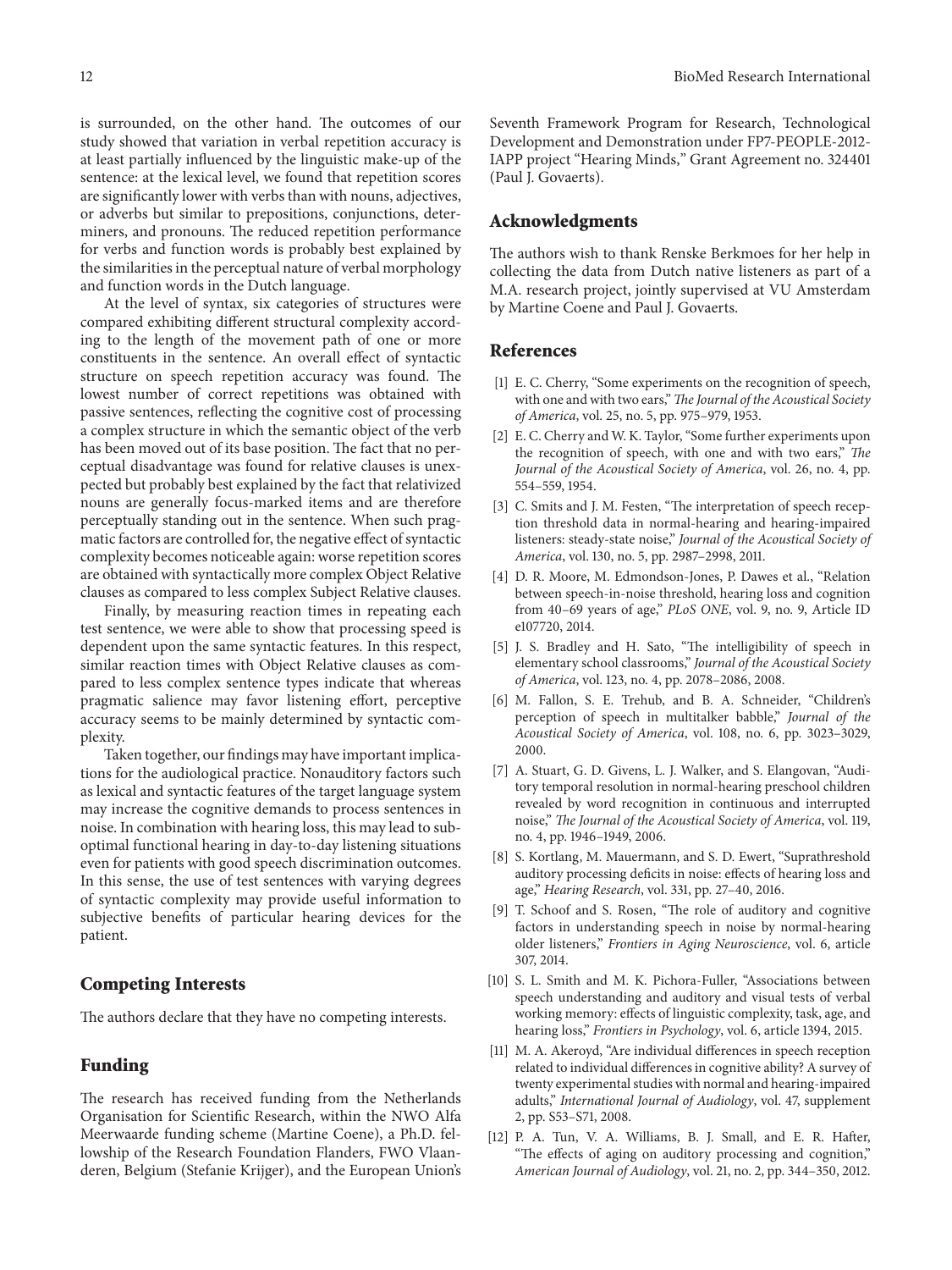- [13] J. Besser, *The connected ear. Influences of cognitive and auditorytemporal processing on speech understanding in adverse conditions [Ph.D. thesis]*, Vrije Universiteit Amsterdam, Amsterdam, Netherlands, 2015.
- [14] R. M. Warren, C. J. Obusek, and J. M. Ackroff, "Auditory induction: perceptual synthesis of absent sounds," *Science*, vol. 176, no. 4039, pp. 1149–1151, 1972.
- [15] A. M. Liberman, F. S. Cooper, D. P. Shankweiler, and M. Studdert-Kennedy, "Perception of the speech code," *Psychological Review*, vol. 74, no. 6, pp. 431–461, 1967.
- [16] W. F. Ganong, "Phonetic categorization in auditory word perception," *Journal of Experimental Psychology: Human Perception and Performance*, vol. 6, no. 1, pp. 110–125, 1980.
- [17] M. Coene, A. van der Lee, and P. J. Govaerts, "Spoken word recognition errors in speech audiometry: a measure of hearing performance?" *BioMed Research International*, vol. 2015, Article ID 932519, 8 pages, 2015.
- [18] W. O. Olsen, D. J. Van Tasell, and C. E. Speaks, "Phoneme and word recognition for words in isolation and in sentences," *Ear and Hearing*, vol. 18, no. 3, pp. 175–188, 1997.
- [19] J. Benichov, L. C. Cox, P. A. Tun, and A. Wingfield, "Word recognition within a linguistic context: effects of age, hearing acuity, verbal ability, and cognitive function," *Ear and Hearing*, vol. 33, no. 2, pp. 250–256, 2012.
- [20] A. Wingfield, S. L. McCoy, J. E. Peelle, P. A. Tun, and L. C. Cox, "Effects of adult aging and hearing loss on comprehension of rapid speech varying in syntactic complexity," *Journal of the American Academy of Audiology*, vol. 17, no. 7, pp. 487–497, 2006.
- [21] R. Carroll and E. Ruigendijk, "The effects of syntactic complexity on processing sentences in noise," *Journal of Psycholinguistic Research*, vol. 42, no. 2, pp. 139–159, 2013.
- [22] V. Uslar, E. Ruigendijk, C. Hamann, T. Brand, and B. Kollmeier, "How does linguistic complexity influence intelligibility in a German audiometric sentence intelligibility test?" *International Journal of Audiology*, vol. 50, no. 9, pp. 621–631, 2011.
- [23] F. Volpato and M. Vernice, "The production of relative clauses by Italian cochlear-implanted and hearing children," *Lingua*, vol. 139, pp. 39–67, 2014.
- [24] E. L. J. George, J. M. Festen, and T. Houtgast, "Factors affecting masking release for speech in modulated noise for normalhearing and hearing-impaired listeners," *Journal of the Acoustical Society of America*, vol. 120, no. 4, pp. 2295–2311, 2006.
- [25] E. B. Goldstein, *Sensation and Perception*, Wadsworth-Thomson, Pacific Grove, Calif, USA, 2002.
- [26] L. Ortega, "Syntactic complexity measures and their relationship to L2 proficiency: a research synthesis of college-level L2 writing," *Applied Linguistics*, vol. 24, no. 4, pp. 492–518, 2003.
- [27] B. Mondorf, "Support for more-support," in *Determinants of Grammatical Variation in English*, G. Rohdenburg and B. Mondorf, Eds., pp. 251–304, 2003.
- [28] M. Chen and K. Zechner, "Computing and evaluating syntactic complexity features for automated scoring of spontaneous nonnative speech," in *Proceedings of the 49th Annual Meeting of the Association for Computational Linguistics*, pp. 722–731, Portland, Ore, USA, June 2011.
- [29] F. Ferreira, "Effects of length and syntactic complexity on initiation times for prepared utterances," *Journal of Memory and Language*, vol. 30, no. 2, pp. 210–233, 1991.
- [30] B. M. Szmrecsanyi, "On operationalizing syntactic complexity," *JADT 2004: 7es Journees Internationales d'Analyse Statistique des ´ Donnees Textuelles ´* , pp. 1031–1038, 2004.
- [31] M. Roll, J. Frid, and M. Horne, "Measuring syntactic complexity in spontaneous spoken Swedish," *Language and Speech*, vol. 50, no. 2, pp. 227–245, 2007.
- [32] N. Chomsky, *The Logical Structure of Linguistic Theory*, Chicago University Press, Chicago, Ill, USA, 1975.
- [33] A. Carnie, *Modern Syntax: A Coursebook*, Cambridge University Press, Cambridge, UK, 2011.
- [34] N. Chomsky, *The Minimalist Program*, MIT Press, Cambridge, Mass, USA, 1995.
- [35] C. J. W. Zwart, "'Shortest steps' vs. 'fewest steps," in *Minimal Ideas. Syntactic Studies in the Minimalist Framework*, W. Abraham, S. D. Epstein, H. Thrainsson, and C. J. W. Zwart, Eds., pp. 239–261, John Benjamins, Amsterdam, Netherlands, 1996.
- [36] J. Hawkins, *A Performance Theory of Order and Constituency*, Cambridge University Press, Cambridge, UK, 1994.
- [37] M. P. Marcus, *Theory of Syntactic Recognition for Natural Languages*, MIT Press, Boston, Mass, USA, 1980.
- [38] E. Gibson, "Linguistic complexity: locality of syntactic dependencies," *Cognition*, vol. 68, no. 1, pp. 1–76, 1998.
- [39] G. Fanselow, R. Kliegl, and M. Schlesewksy, "Processing difficulty and principles of grammar," in *Constraints on Language: Aging, Grammar and Memory*, S. Kemper and R. Kliegl, Eds., pp. 170–200, Springer, Berlin, Germany, 1999.
- [40] M. K. Pichora-Fuller, "Cognitive aging and auditory information processing," *International Journal of Audiology*, vol. 42, no. 2, pp. 26–32, 2003.
- [41] P. A. Tun, S. McCoy, and A. Wingfield, "Aging, hearing acuity, and the attentional costs of effortful listening," *Psychology and Aging*, vol. 24, no. 3, pp. 761–766, 2009.
- [42] A. Wingfield, P. A. Tun, and S. L. McCoy, "Hearing loss in older adulthood: what it is and how it interacts with cognitive performance," *Current Directions in Psychological Science*, vol. 14, no. 3, pp. 144–148, 2005.
- [43] D. Wendt, B. Kollmeier, and T. Brand, "How hearing impairment affects sentence comprehension: using eye fixations to investigate the duration of speech processing," *Trends in Hearing*, vol. 19, pp. 1–18, 2015.
- [44] A. Cutler, "Phonological cues to open- and closed class words," *Journal of Psycholinguistic Research*, vol. 22, no. 2, pp. 109–130, 1993.
- [45] A. Cutler and D. M. Carter, "The predominance of strong initial syllables in the English vocabulary," *Computer Speech and Language*, vol. 2, no. 3-4, pp. 133–142, 1987.
- [46] A. Waibel, *Prosody and Speech Recognition*, Pitman, London, UK, 1988.
- [47] A. Cutler and D. G. Norris, "The role of strong syllables in segmentation for lexical access," *Journal of Experimental Psychology: Human Perception and Performance*, vol. 14, no. 1, pp. 113–121, 1988.
- [48] A. Salasoo and D. B. Pisoni, "Perception of open and closed class words in fluent speech," in *Research on Speech Perception*, Progress Report 7, pp. 187–195, University of Indiana, 1981.
- [49] A. Cutler and S. Butterfield, "Rhythmic cues to speech segmentation: evidence from juncture misperception," *Journal of Memory and Language*, vol. 31, no. 2, pp. 218–236, 1992.
- [50] M. F. Garrett, "Words and sentence perception," in *Handbook of Sensory Physiology, Vol VIII: Perception*, R. Held, H. J. Leibowitz, and H. L. Teuber, Eds., pp. 611–625, Springer, Berlin, Germany, 1978.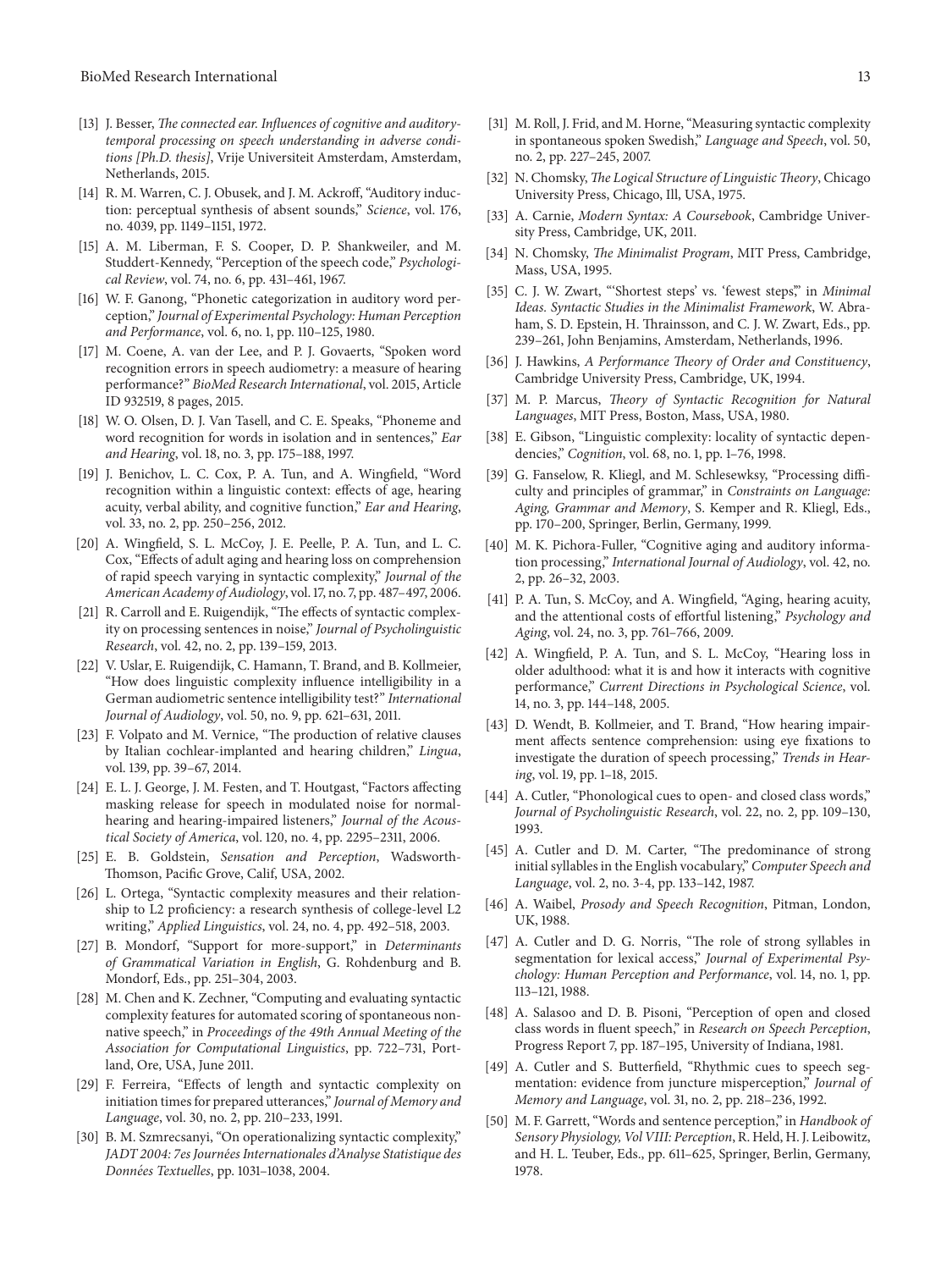- [51] N. Oostdijk, "Het Corpus Gesproken Nederlands: veelzijdig onderzoeksinstrument voor o.a. taalkundig en taalen spraaktechnologisch onderzoek," *Link*, vol. 14, no. 1, pp. 3–6, 2003.
- [52] K. Daemers, M. Yperman, C. De Beukelaer, G. De Saegher, G. De Ceulaer, and P. J. Govaerts, "Normative data of the A§E® discrimination and identification tests in preverbal children," *Cochlear Implants International*, vol. 7, no. 2, pp. 107–116, 2006.
- [53] E. Selkirk, *Phonology and Syntax: The Relation between Sound and Structure*, MIT Press, Cambridge, Mass, USA, 1984.
- [54] E. Selkirk, "Sentence prosody: intonation, stress, and phrasing," in *Handbook of Phonological Theory*, J. Goldsmith, Ed., pp. 550– 569, Basil Blackwell, Oxford, UK, 1995.
- [55] A. Cutler and D. J. Foss, "On the role of sentence stress in sentence processing," *Language and Speech*, vol. 20, no. 1, pp. 1–10, 1977.
- [56] M. A. Anusuya and S. A. Katty, "Speech recognition by machine. A review," *International Journal of Computer Science and Information Security*, vol. 6, no. 3, pp. 181–205, 2009.
- [57] M. J. Traxler, R. K. Morris, and R. E. Seely, "Processing subject and object relative clauses: evidence from eye movements," *Journal of Memory and Language*, vol. 47, no. 1, pp. 69–90, 2002.
- [58] L. B. Leonard, K. K. McGregor, and G. D. Allen, "Grammatical morphology and speech perception in children with specific language impairment," *Journal of Speech and Hearing Research*, vol. 35, no. 5, pp. 1076–1085, 1992.
- [59] L. B. Leonard, "Language learnability and specific language impairment in children," *Applied Psycholinguistics*, vol. 10, no. 2, pp. 179–202, 1989.
- [60] J. Rönnberg, T. Lunner, A. Zekveld et al., "The Ease of Language Understanding (ELU) model: theoretical, empirical, and clinical advances," *Frontiers in Systems Neuroscience*, vol. 7, article 31, 2013.
- [61] V. N. Uslar, R. Carroll, M. Hanke et al., "Development and evaluation of a linguistically and audiologically controlled sentence intelligibility test," *Journal of the Acoustical Society of America*, vol. 134, no. 4, pp. 3039–3056, 2013.
- [62] G. H. Saunders, T. H. Chisolm, and H. B. Abrams, "Measuring hearing aid outcomes-not as easy as it seems," *Journal of Rehabilitation Research & Development*, vol. 42, no. 4, pp. 157– 168, 2005.
- [63] A. Heinrich, H. Henshaw, and M. A. Ferguson, "The relationship of speech intelligibility with hearing sensitivity, cognition, and perceived hearing difficulties varies for different speech perception tests," *Frontiers in Psychology*, vol. 6, article 782, 2015.